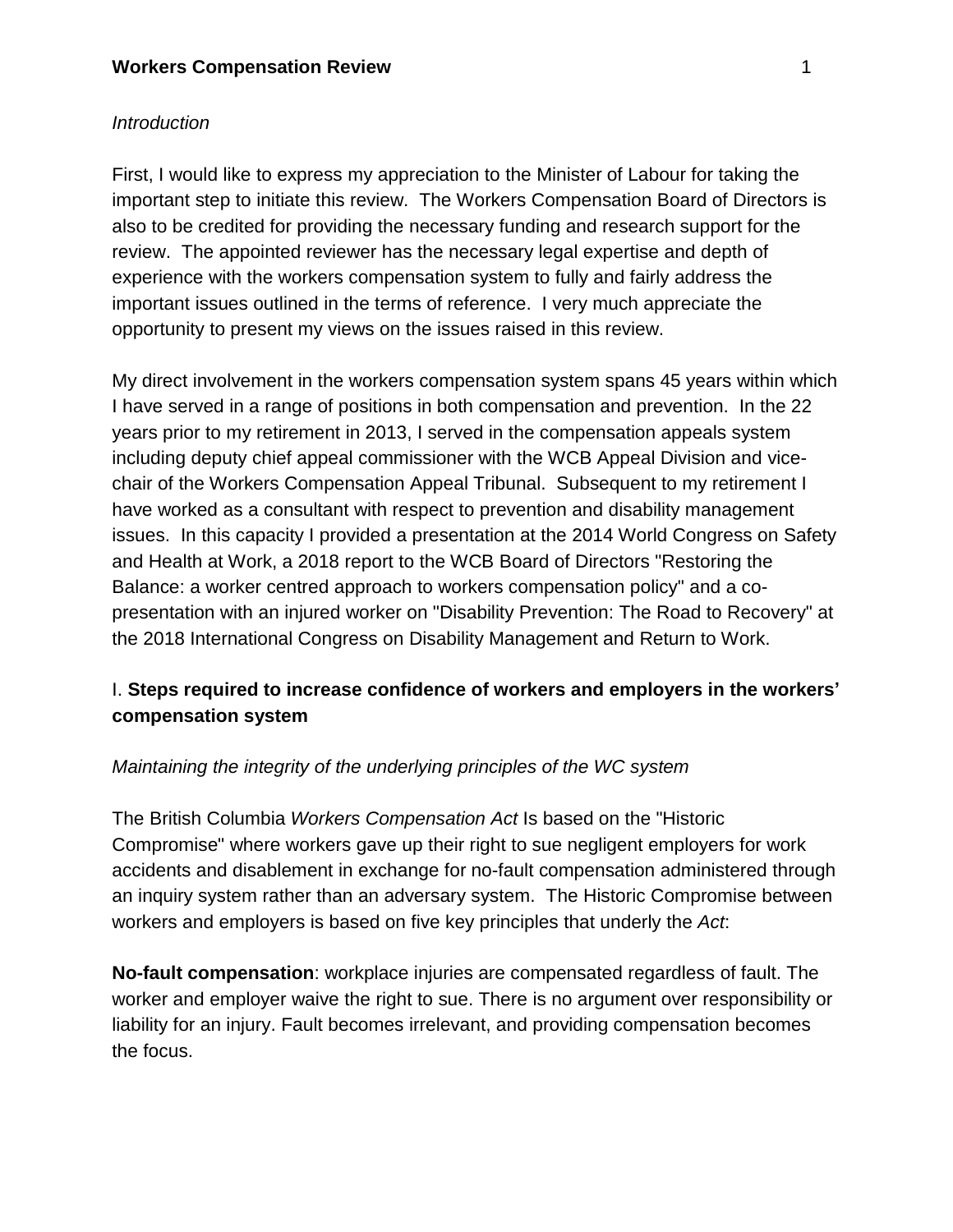**Collective liability**: the total cost of the compensation system is shared by all employees. All employers contribute to a common fund. Financial liability becomes their collective responsibility.

**Security of payment:** a fund is established to guarantee that compensation monies will be available. Injured workers are assured of the prompt compensation and future benefits.

**Exclusive jurisdiction**: all compensation claims are directed solely to the compensation board. The board is the decision maker and final authority for all claims. The board is not bound by legal precedent: it has the power and authority to judge each case on its individual merits.

**Independent board**: the governing board is both autonomous and non-political. The board is financially independent of government or any special interest group. The administration of the system is focused on the needs of its employer and worker clients, providing service with the efficiency and impartiality.

These principles continue to form the basis of workers compensation law in British Columbia and other Canadian provinces.

The first step to ensure worker and employer confidence in the workers compensation system is to reaffirm the Board's commitment to the foundational principles upon which the *Workers Compensation Act* was founded.Several provinces have established these principles in a preamble to their legislation. For example Manitoba has articulated the principles underlying their legislation as follows:

Manitobans recognize that the historic principles of workers compensation should be maintained, namely

- (a) collective liability of employers for workplace injuries and diseases;
- (b) compensation for injured workers and their dependants, regardless of fault;
- (c) income replacement benefits based upon loss of earning capacity;
- (d) immunity of employers and workers from civil suits;
- (e) prevention of workplace injuries and diseases;
- (f) timely and safe return to health and work; and
- (g) independent administration by an arm's-length agency of government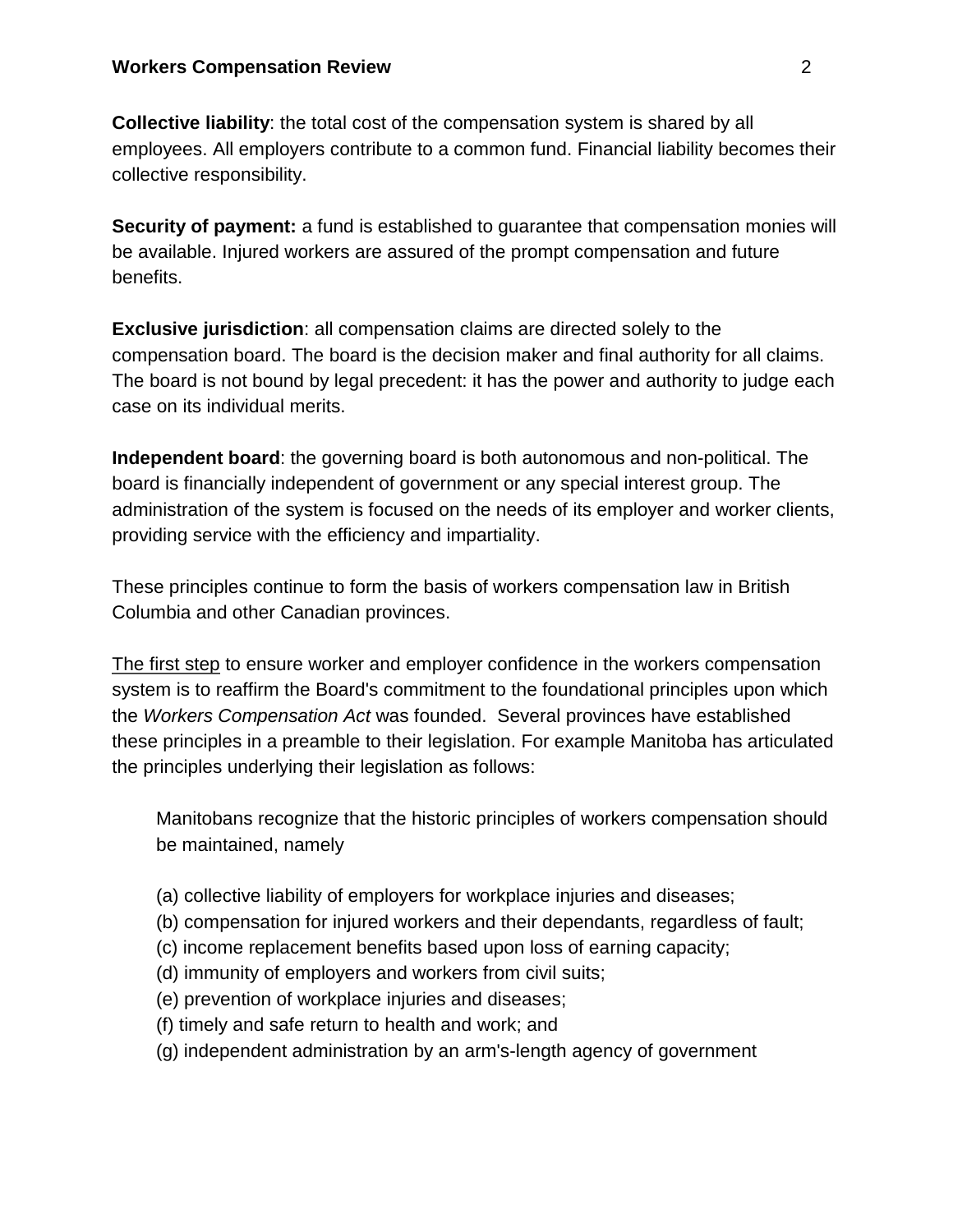# **I urge this review to recommend that the Minister include in the** *Workers Compensation Act* **a statement of purpose and principles underlying the BC legislation.**

### *Ensuring funding fairness for workers and employers*

The principle of collective liability is foundational to the funding of the workers compensation system. In the late 1970s and 1980s provincial compensation boards modified the funding mechanism with the introduction (and in some provinces expansion) of experience rating that adjusted the collective industry assessment rate for each employer based on that individual employers prior claim costs. As a result, employers with claims costs significantly higher than the industry average would pay a higher rate (surcharge) and employers with significantly lower claims costs would pay a lower rate(discount). The effectiveness of experience rating as a prevention incentive has been widely debated in Canada in the last three decades.

The late Prof. Terrence Ison, a leading expert on Worker's Compensation in Canada<sup>1</sup> and for former chair of the BC WCB, provided a detailed analysis of the significance of experience rating in 1986<sup>2</sup> and identified a range of unintended consequences that would likely result from this funding mechanism including:

- ER provides an incentive to control claims costs through the employer protests and appeals that foster a shift from the inquiry system to an adversary system increasing administrative costs;
- ER encourages some employers to discourage workers from filing a claim resulting in illegal claims suppression;
- ER can have a non-therapeutic effect by introducing overly aggressive claims cost control measures that can activate and\or prolong the disability;
- ER can promote premature return to work before the worker has recovered sufficiently to safely perform the work duties; and
- ER can shift limited health and safety staff and resources from prevention to claims management activities.

 $1$  Ison is the author of several key publications on workers compensation in Canada, including *Worker's Compensation in Canada* (1983) and compensation systems for injury and disease: the policy choices 1994. He has also published numerous scholarly articles, comments and report on critical issues related to workers compensation law in Ontario and other jurisdictions. In 2012, Ison receive the Ontario Bar Association Ron Ellis award for outstanding contributions and achievements in worker's compensation law.

 $2$  T.G. Ison, "The Significance of Experience Rating," Osgood Hall Law Journal; Volume 24, Number 4 Winter 1986), pp. 723 -742.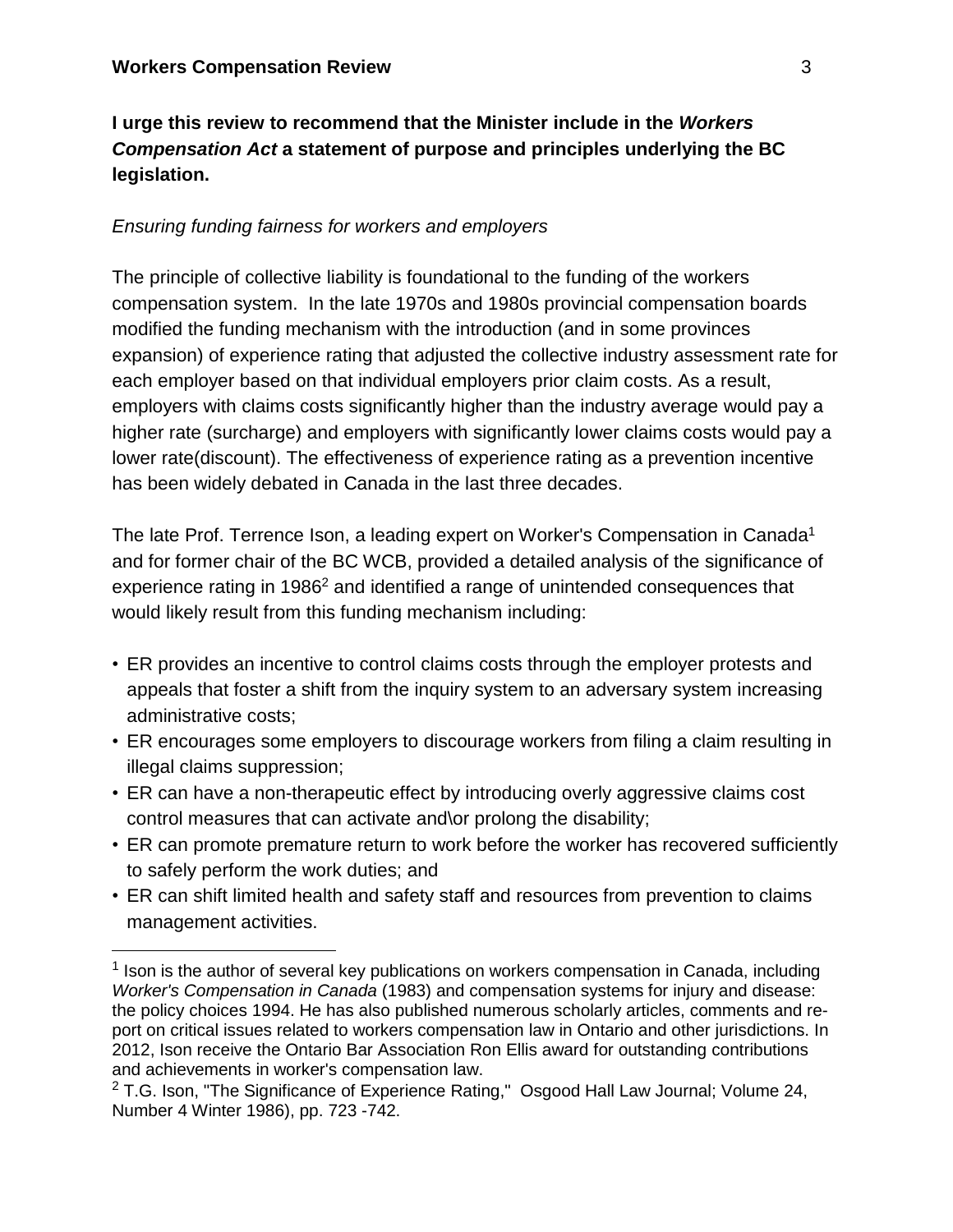With respect to experience rating as a prevention incentive, Ison's assessment was direct:

The assertion that experience rating has a beneficial influence on occupational health and safety, or at least on safety, is contrary to the evidence and unsupported by logic. Moreover, the position is worse than that. Experience rating probably has negative influences on health and safety.<sup>3</sup>

The international Institution of Occupational Safety and Health (IOSH) published a special issue of *Policy and Practice in Health and Safety* in 2012 that focused exclusively on experience training. This issue provides international perspectives on experience rating as well as insightful articles on the impact of experience rating in the Canadian context.

In a review of the literature on experience rating, the centrepiece of the issue $4$ , Mansfield et. al. point out:

Although experience rating is intended to stimulate safer workplaces, a growing body of literature reveals that it has not achieved that effect and that, in some cases, it has contributed to unsafe workplaces. The absence of a safety effect may arise because employers focus on managing claims rather than prevention. Also, financial incentives may discourage employers from reporting injuries and put those employers who do report at a disadvantage relative to their peers. Furthermore, there is evidence that experience rating stimulates employer behaviours which can undermine the physical and mental health of injured workers.

The authors point out that experience rating is seen as introducing an adversarial dimension to the adjudication process that motivates employers to challenge claims. The authors observe:

<sup>&</sup>lt;sup>3</sup> Ibid. p. 728

<sup>&</sup>lt;sup>4</sup> "A Critical Review of the Literature on Experience Rating in Workers Compensation Systems," L. Mansfield, E. MacEachen, E. Tompa, C. Kalcevich, M. Endicott, and N. Yeung; *Policy and Practice in Health and Safety;* Vol. 10, No. 1. pp. 3-25.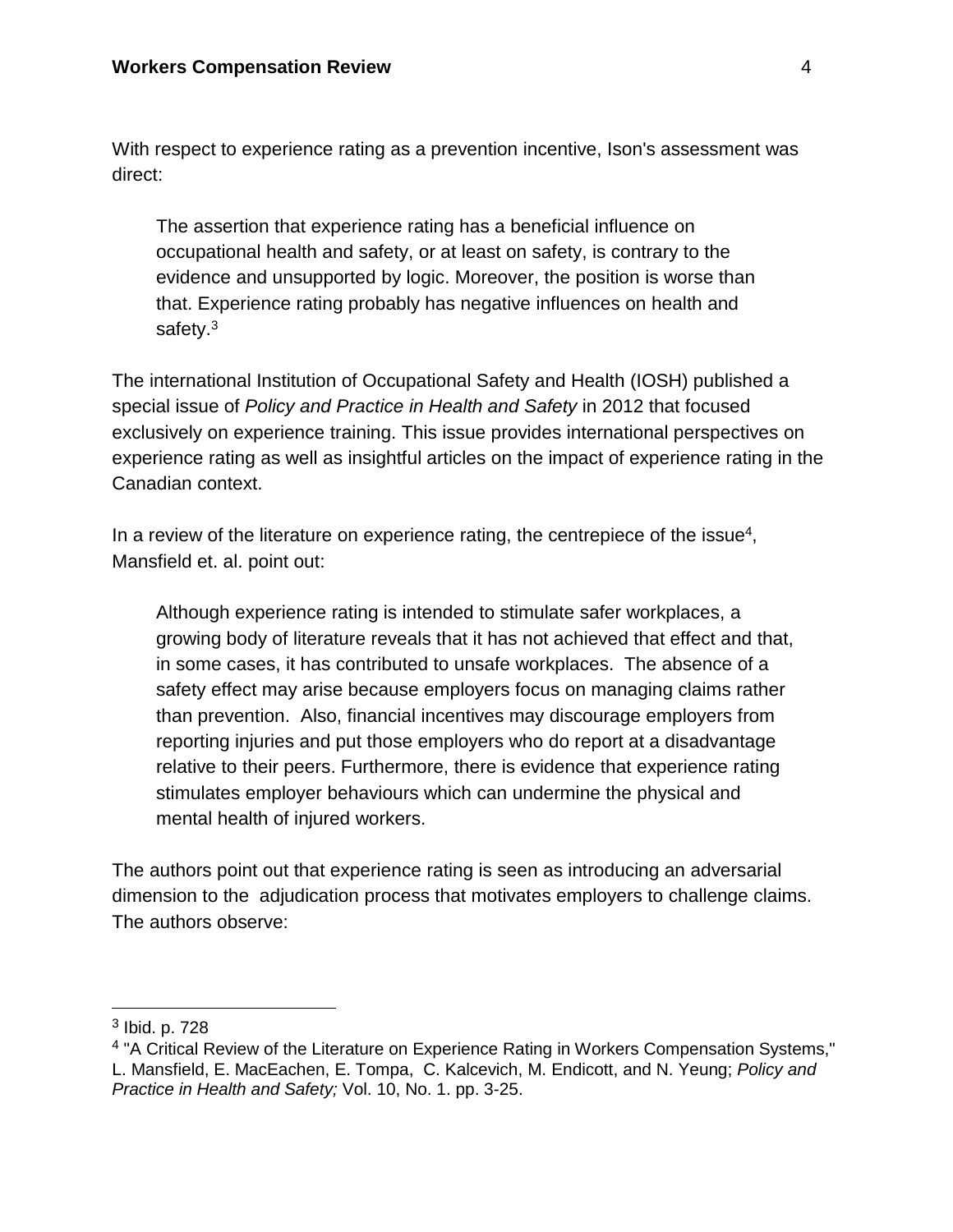…experience rating can be seen as bringing back the adversarial process of tort system that no-fault was designed to eliminate. With experience rating, the focus is once again on the interrogation and investigation of the injured worker.<sup>5</sup>

The authors point out that the use of reported claims rate to demonstrate the 'success' of experience rating may be misleading:

A fundamental flaw of experience rating systems is that they are based on the assumption that reported claims data accurately reflect the frequency and severity of accidents. Indeed, the reporting of low injury rates may mask unsafe workplaces and concomitantly, increased the risk of harm to workers.<sup>6</sup>

In November 2012, the Canadian Institute for Work and Health hosted an international symposium on the challenges of workplace injury prevention through financial incentives. That symposium explored a range of issues around experience rating and alternate forms of prevention incentives from a range of perspectives that are available online<sup>7</sup>.

Mike Wright, United Steelworkers Union, outlined labour's experience in Canada and the United States indicating that experience rating hides the true injury, illness and lost time experience in workplaces across all industry sectors and arguing that systemic changes will be needed to address this masking of injury risk. John McNamara from Ontario Hydro provided an employer perspective and acknowledge that loss time injuries are a poor measure of health and safety performance and reinforce the focus on the management of claims. He advocated a greater focus on incentives that are based on documented implementation of effective health and safety management systems. Marian Endicott provided an injured workers' perspective and noted that the insidious impact of experience rating on suppressing claims was difficult to document with scientific reliability. She described experience rating as "an addiction" embraced by compensation boards to respond to the political pressure to control claim costs and reduce assessment rates even though it undermined the fundamental principles on which the Canadian compensation system is based.

<sup>5</sup> Ibid. P 9

<sup>6</sup> Ibid. P. 14

<sup>&</sup>lt;sup>7</sup> International Symposium on the Challenges of Workplace Injury Prevention Through Financial Incentives: <https://oldiwh.iwh.on.ca/prevention-incentives-2012>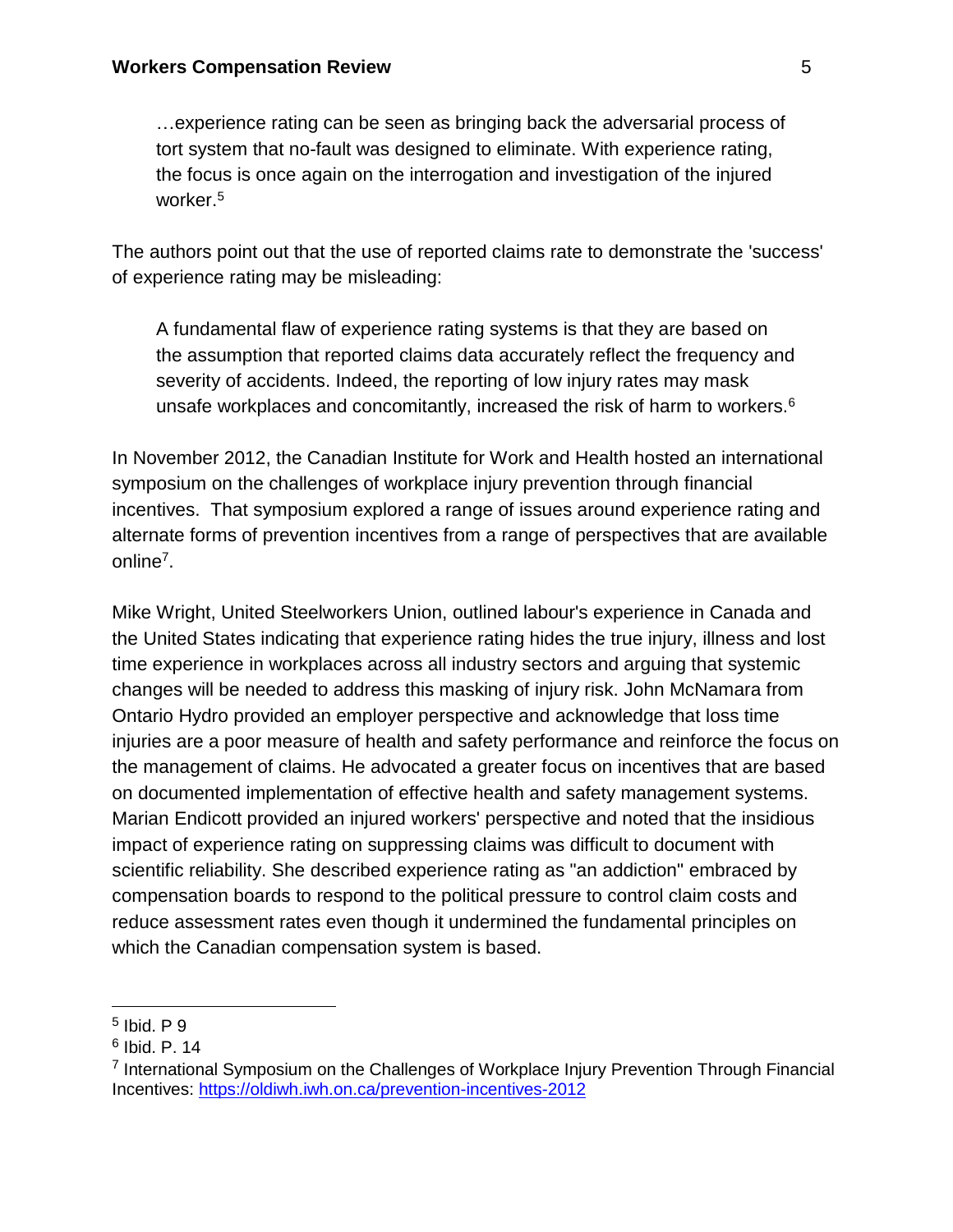A 2012 review of the funding of the Ontario Workplace Safety and Insurance Board (WSIB), *Funding Fairness*, devoted a chapter to experience rating incentives.<sup>8</sup> The author, Harry Arthurs, acknowledged that there was some support for the proposition that experience rating may reduce claims, but pointed out that there was also evidence that experience rating created incentives for abuse such as claim suppression. He concluded that this created "a moral crisis" for the WSIB, since it had "failed to take adequate steps to forestall or punish the illegal claims suppression practices"<sup>9</sup>

The potential negative impact of experience rating on injured workers was also addressed by the Minister of Labour in Manitoba who commissioned an independent external review of the impact of experience rating on claims reporting. That review<sup>10</sup> documented evidence of under reporting of claims and claims suppression activities that was more prevalent in some industries and concluded that the Manitoba experience rating system "rewards employers who engage in these activities and gives them an advantage over the majority of employers who meet their injury reporting obligations under the Act."

The Manitoba WCB commissioned an independent consultant firm to carry out further research to identify and quantify the incidence of claims suppression in Manitoba. In that report - "Claim Suppression in the Manitoba Workers Compensation System"<sup>11</sup> the authors detailed the results of four separate survey measures that indicated that employer "overt claims suppression" ranged from 6% up to 19.8%. The authors state:

The strongest of these estimates is derived from a general population based survey of injured workers. That survey found 11% of respondents had experienced or were aware of instances of overt claims suppression.

On April 28, 2014, the Manitoba Minister of Labour introduced amendments to the Manitoba Worker's Compensation act increasing the maximum fine on summary conviction from \$7500 two \$50,000 for failure to report an injury. The amendments also

<sup>&</sup>lt;sup>8</sup> Professor Harry Arthurs, Funding Fairness: A Report on Ontario Workplace Safety and Insurance System, Queens Printer, 2012.

<sup>9</sup> IBID. P. 81

<sup>&</sup>lt;sup>10</sup> Paul Petrie, "Fair [Compensation](https://nupge.ca/content/independent-report-confirms-employer-abuses-manitobas-workers-compensation-system) Review: A Review of the Impact of the Manitoba WCB Assessment Rate Model on Fair Compensation for Workers and Equitable Assessments for Employers," Report to the Minister of Labour, January 2013.

<sup>&</sup>lt;sup>11</sup> Claim Suppression in the Manitoba Workers Compensation System: Research Report; Prism Economics and Analysis, November, 2013. Available online at: [https://www.wcb.mb.ca/sites/default/files/Manitoba%20WCB%20Claim%20Suppression%20Re](https://www.wcb.mb.ca/sites/default/files/Manitoba%25252520WCB%25252520Claim%25252520Suppression%25252520Report%25252520-%25252520Final-1.pdf)[port%20-%20Final-1.pdf](https://www.wcb.mb.ca/sites/default/files/Manitoba%25252520WCB%25252520Claim%25252520Suppression%25252520Report%25252520-%25252520Final-1.pdf)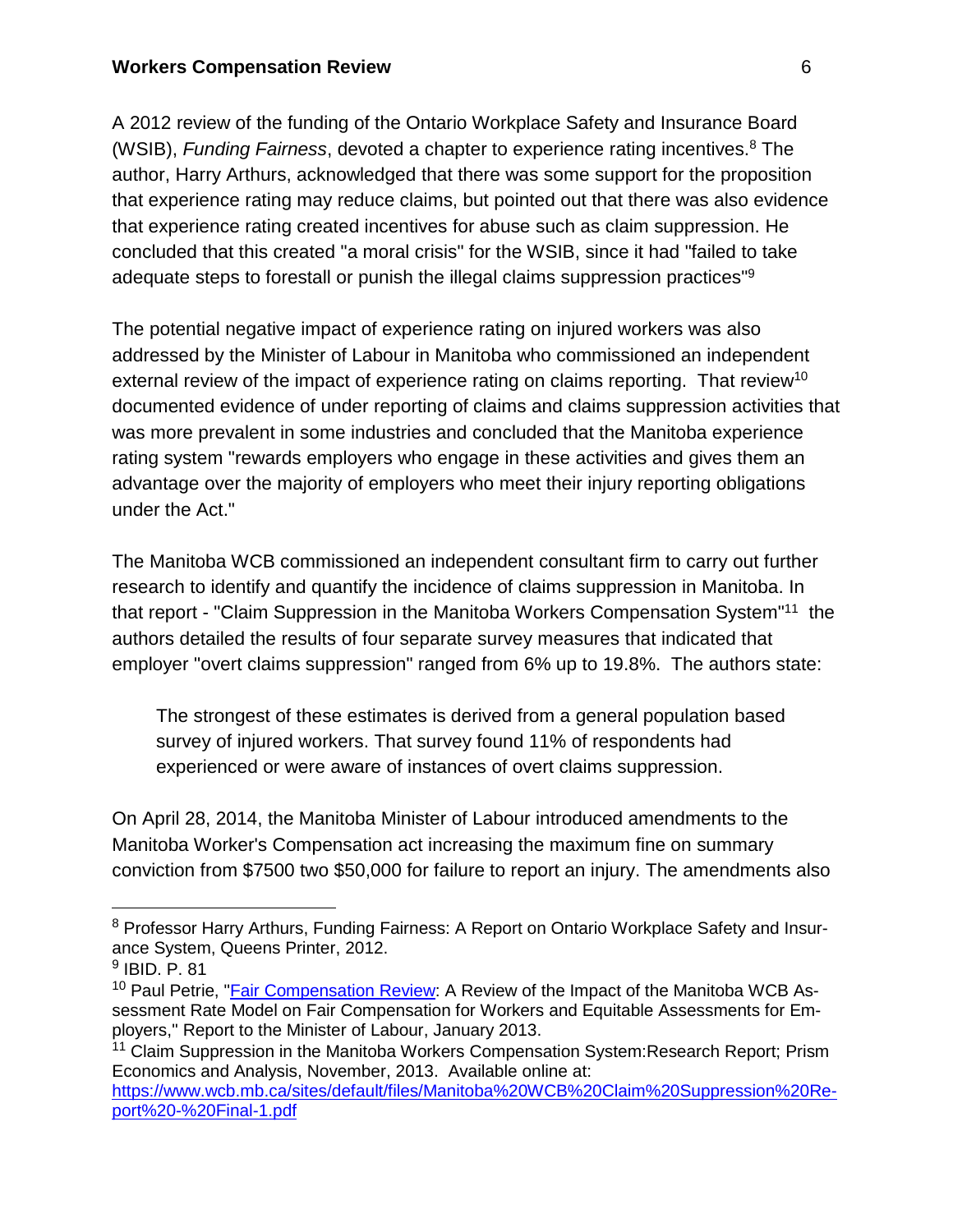placed an onus on an employer who takes" discriminatory action" against a worker for filing a claim to prove that the action was unrelated to the worker making a claim. In making the announcement the Minister of labor stated:

In addition to improved enforcement, a comprehensive review of the WCB rate model is underway, aimed at encouraging real prevention, strengthening system accountability and removing financial incentives to minimize or suppress claims. This review includes consultation with stakeholders, who will be asked their views on effective incentives to adopt meaningful injury prevention practices and programs. Incenting investments in workplace safety is a key to creating a culture of safe work in Manitoba.

Mansfiled et.al. note that employer claims management strategies can be humiliating to workers and inflict further psychological, medical and financial stress due to the adversarial nature of the claims management process employed by some employers. The authors also note that rehabilitation plans may be more responsive to financial interests of the employer rather than an effective rehabilitation of the worker.<sup>12</sup> The authors call for a more balanced research approach to provide definitive answers as to how experience rating motivates employer and worker behaviour and how experience rating affects workplace health and safety.

The integrity of the primary funding mechanism for workers compensation is a key consideration in maintaining and increasing the confidence of workers and employers in the workers' compensation system. I note that the Board's policy review work plan has scheduled a limited review of the Board's current experience rating plan (Experience Rating – Item  $AP1-42-1$ ).

**I urge this review to recommend that the experience rating review be expanded to include consideration of the impact of the current experience rating system on the potential for under reporting and the resulting compromise to worker entitlement to compensation and equity for employers who fully report their claims.**

In my 2013 Report to the Manitoba Minister of labor I recommended that the first two weeks of anytime loss claims be assigned to the employer's industry sector to be funded collectively by that sector out of the accident fund. The purpose of that recommendation was to take the pressure off employers while they arranged for

<sup>12</sup> Ibid. P. 18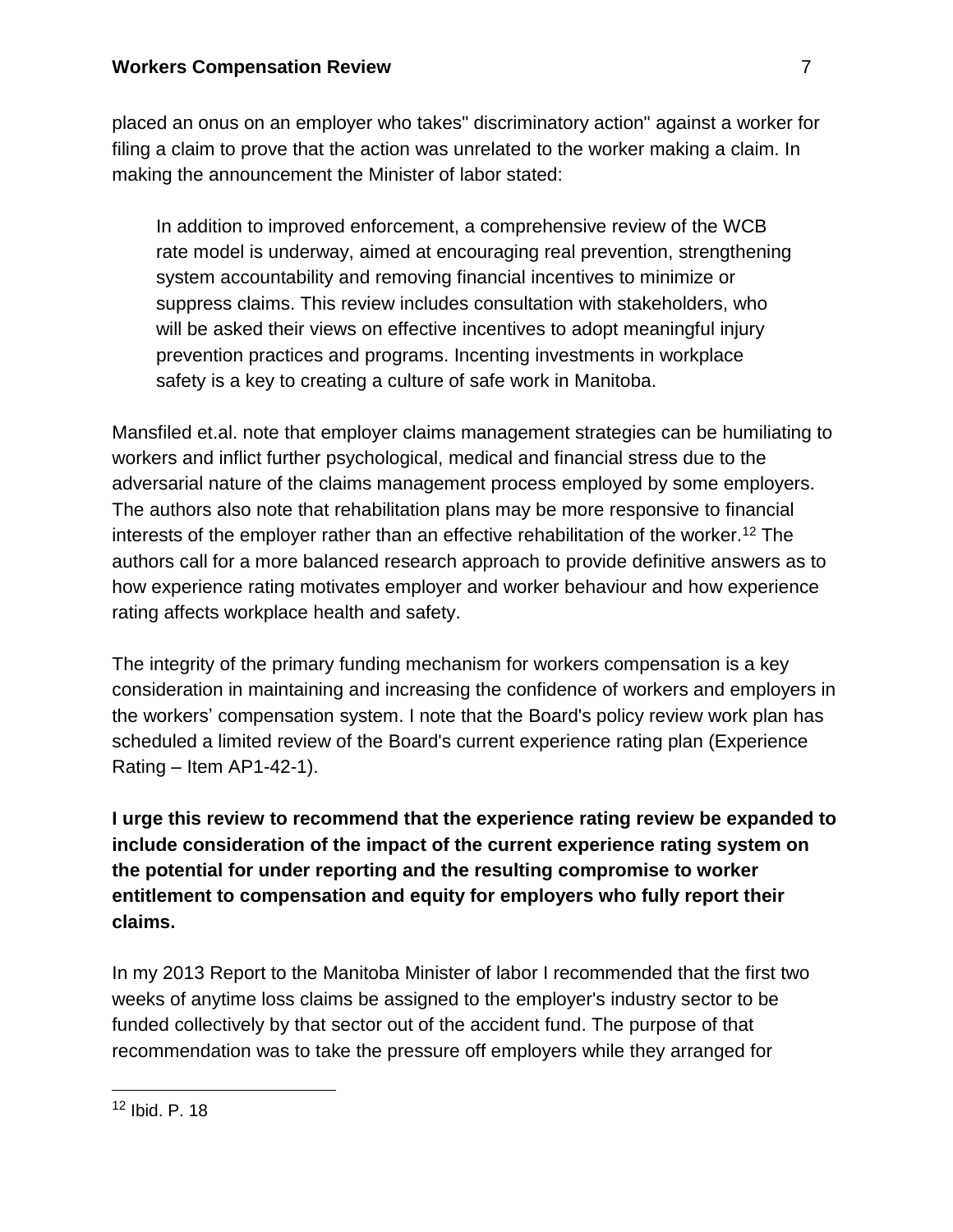suitable light duties to facilitate an early return to work. This proposal would provide assistance to smaller and medium-size employers who don't always have the resources to immediately find productive and safe light-duty options. This approach would also minimize the temptation to place injured workers in nonproductive and sometimes demeaning positions.

# **I encourage this review to recommend that the above noted experience rating review also include consideration of this option in the experience rating review.**

## *Protections against claims suppression*

In my 2018 report I recommended that the Board of Directors consider initiating an independent scientific review to determine of the nature and extent of claims suppression in the BC workers compensation system. In late 2018 the Board awarded a contract to investigate the extent and nature of claim suppression in BC to the Institute of Work and Health. The results of that study will be available in mid 2020.

The "Historic Compromise" established entitlement to workers compensation as a statutory right under the legislation. This right was expressed by Mr. Justice Tysoe in his 1966 Report in the following terms:

These benefits are not granted as a matter of grace, but of right. There is no matter of charity about them. They have been acquired by the workers as a body in return for giving up such common-law rights as they might have against employers.<sup>13</sup>

In order to maintain confidence in the workers compensation system it is imperative that policies that impinge on or inhibit the exercise of this right must be identified and removed and employer practices that discourage or prevent a worker from filing a claim must be identified and eliminated.

Suppression of claims is addressed in section 177 of part 3 of the Act which deals with occupational health and safety matters. It is not clear why the prohibition against claims suppression previously contained in section 14 in Part I of the Act relating to compensation matters was moved to Part III of the Act relating to occupational health and safety issues.

<sup>13</sup> Tysoe, P. 19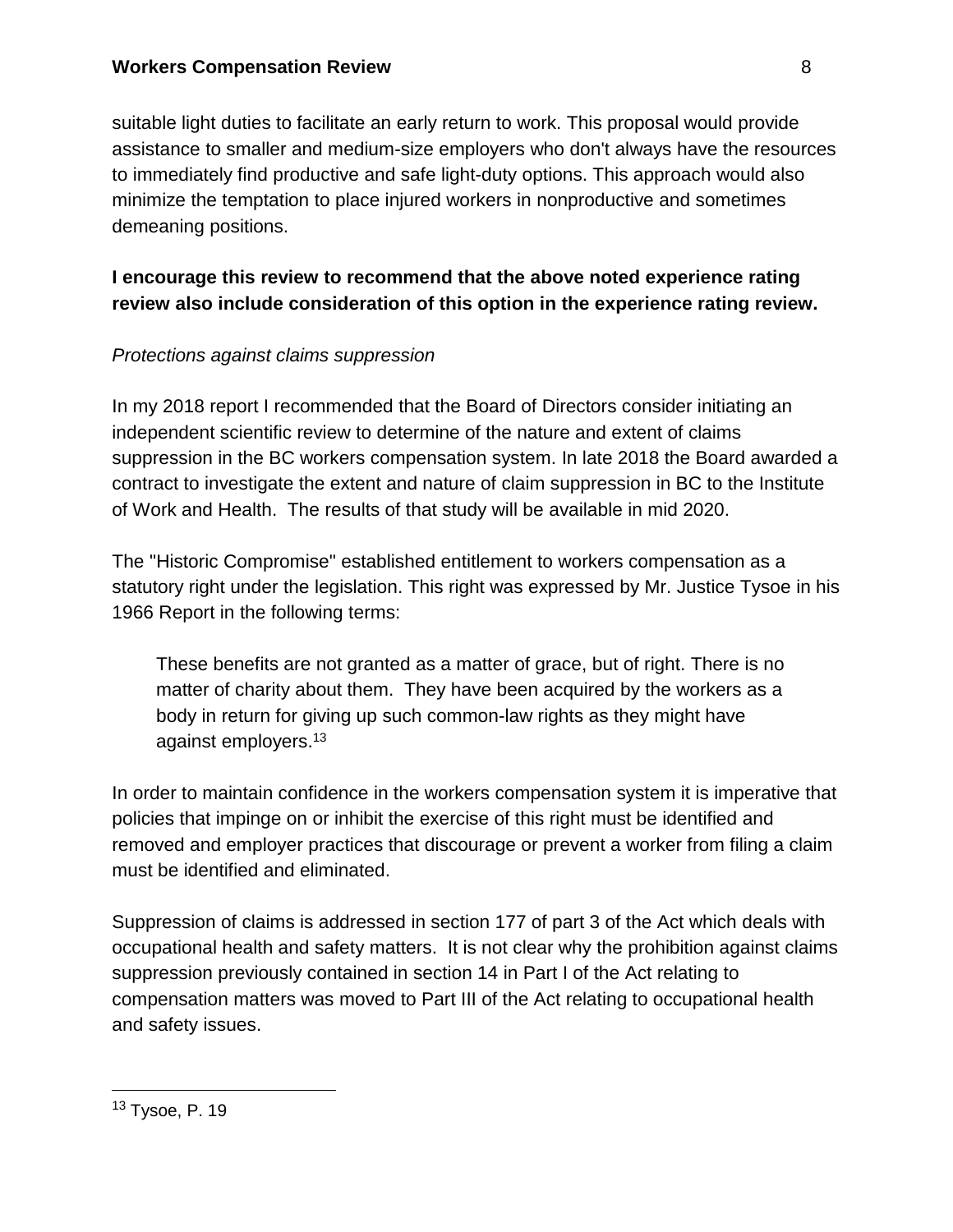In my 2018 report to the Board of directors I recommended that the Board of Directors amend policy #94.20 regarding the enforcement of section 177 of the Act with respect to claims suppression. On the basis of a number of WCAT decisions<sup>14</sup> the remedies under section 151 of Part 3 are not available to a worker who has been fired for claims suppression unless the claim involves an occupational health and safety issue. This limitation appears to undermine the prohibitions in section 177 of the Act and the protection in Section 151 of the Act.

Restoring the prohibition against claims suppression in Part I of the Act dealing with compensation claims issues with sufficient enforcement provisions would effectively remove this gap in worker protection and would help restore the confidence of worker regarding the unfettered right to file a claim with the Board. Such a provision should prohibit an employer from taking any action in respect of a worker with the intent of discouraging or preventing the worker from filing a claim or influencing or inducing the worker to withdraw or abandon a claim for compensation including:

- dismissing or threatening to dismiss a worker
- disciplining or suspending or threatening to discipline or suspend a worker
- imposing a penalty on a worker
- directly or indirectly intimidating or coercing a worker with threats, promises, persuasion or other means.

Such a provision should be accompanied by a process for applying an administrative penalty sufficient to prevent claims suppression.

**I encourage this review to recommend to the Minister that the Act be amended to provide a clear provision in Part I of the Act prohibiting claims suppression with a sufficient enforcement mechanism to prevent such suppression.**

## *Fair adjudication practices*

A large majority of the claims filed with the WCB involve straightforward, uncontested injuries that are for the most part processed routinely without complications or difficulty for the worker. Most workers who suffer an injury on the job file a claim for compensation, get medical treatment and return to work usually without complications. However, a significant proportion of the claims for injured and disabled workers do not follow this routine recovery path.

<sup>&</sup>lt;sup>14</sup> for example see WCAT noteworthy decision 2015-03765, most recently endorsed in January 2019 in WCAT Decision Number: [A1801700](https://www.wcat.bc.ca/search/result.aspx?file=/research/decisions/html/2019/01/A1801700.htm&highlight=section,151,claims,suppression&sid=A1801700)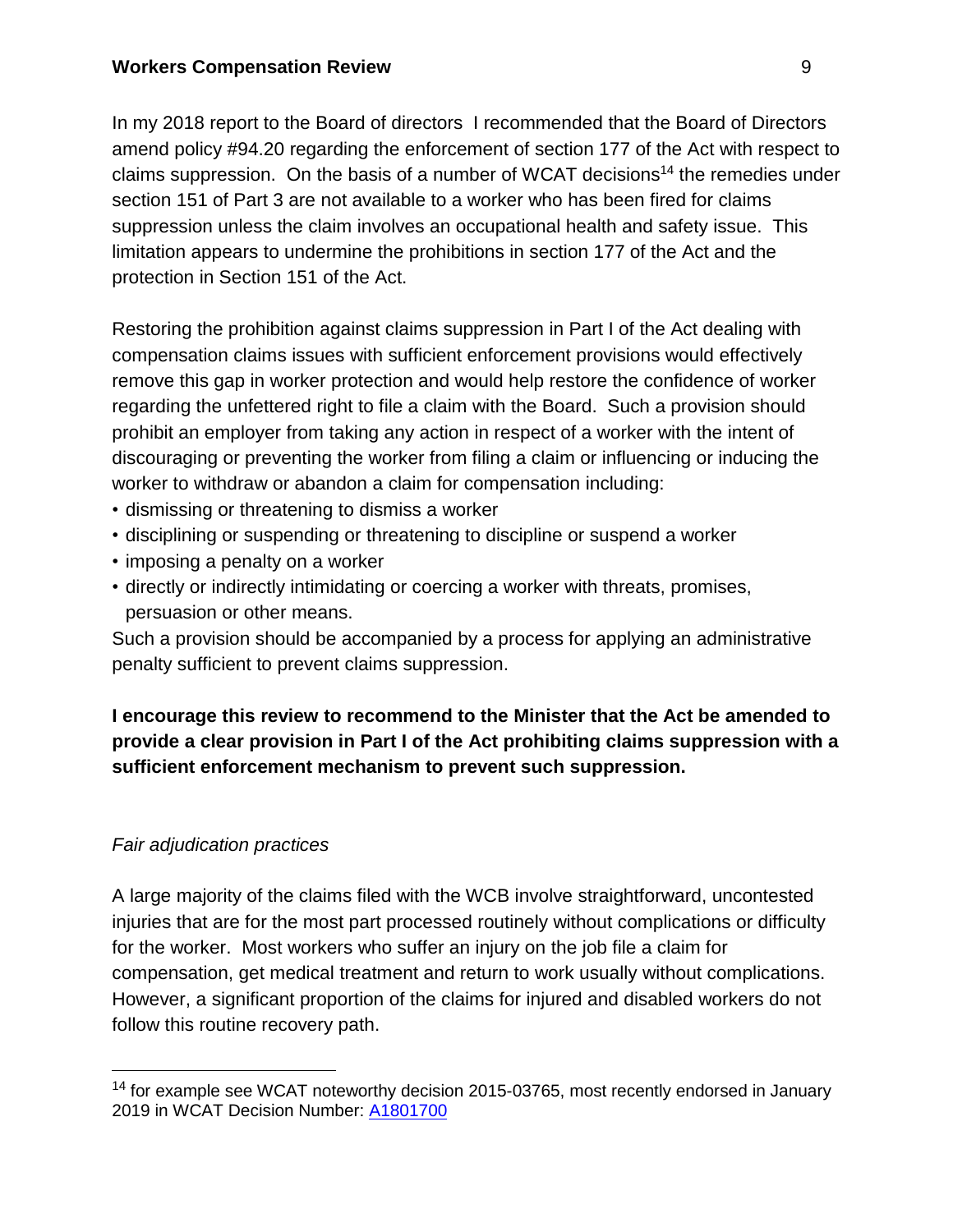Research cited in the Journal of Occupational Medicine estimates that eighty percent of workers' compensation claim costs are taken up by the twenty percent of workers on complex and longer-term claims. In a recent paper workers compensation specialist Andy King documents the drive to reduce benefit entitlement and the cost-cutting agenda in the workers compensation system and its impact on seriously injured workers.

Earlier this year, I provided a report to the BC Workers Compensation Board of Directors documenting the cost-cutting agenda in BC following the introduction of Bill 49 in 2002. Research from the Institute of Work and Health showed that the greatest impact of those changes was on older injured workers with severe injuries and permanent disabilities.

In a 2009 research report<sup>15</sup> to the Ontario WSIB Joan Eakin and others documented how front line workers at the WSIB see employers and workers through different lens: "Employers are associated with revenue, injured workers with costs."

Eakin and her colleagues also document how the cost-cutting agenda permeated the adjudication process and "might be playing a role in stigmatization of injured workers."

Ellen MacEachen and her colleagues studied workers with complex and extended compensation claims who failed to return to work as expected.<sup>16</sup> Their findings indicate that:

"Bureaucratic system problems…appeared to have a damaging effect on workers in the form of a "toxic dose" affecting the worker beyond the initial injury"

The common phrase "adding insult to injury" sums it up from the worker's perspective.

Perhaps the most damaging impact of the doubt and denial that often accompanies these complex and contentious claims is the toll it takes on the worker's mental health

September 2010, Volume 20, [Issue](https://link.springer.com/journal/10926/20/3/page/1) 3, pp 349–366 | Cite as

<sup>&</sup>lt;sup>15</sup> Joan Eakin, Ellen MacEachen, Elizabeth Mansfield & Judy Clarke, "The Logic of Practice: An Ethnographic Study of Front-line Service Work with Small Businesses in Ontario's Workplace Safety and Insurance Board"

<sup>16</sup>Journal of Occupational [Rehabilitation](https://link.springer.com/journal/10926)

The "Toxic Dose" of System Problems: Why Some Injured Workers Don't Return to Work as Expected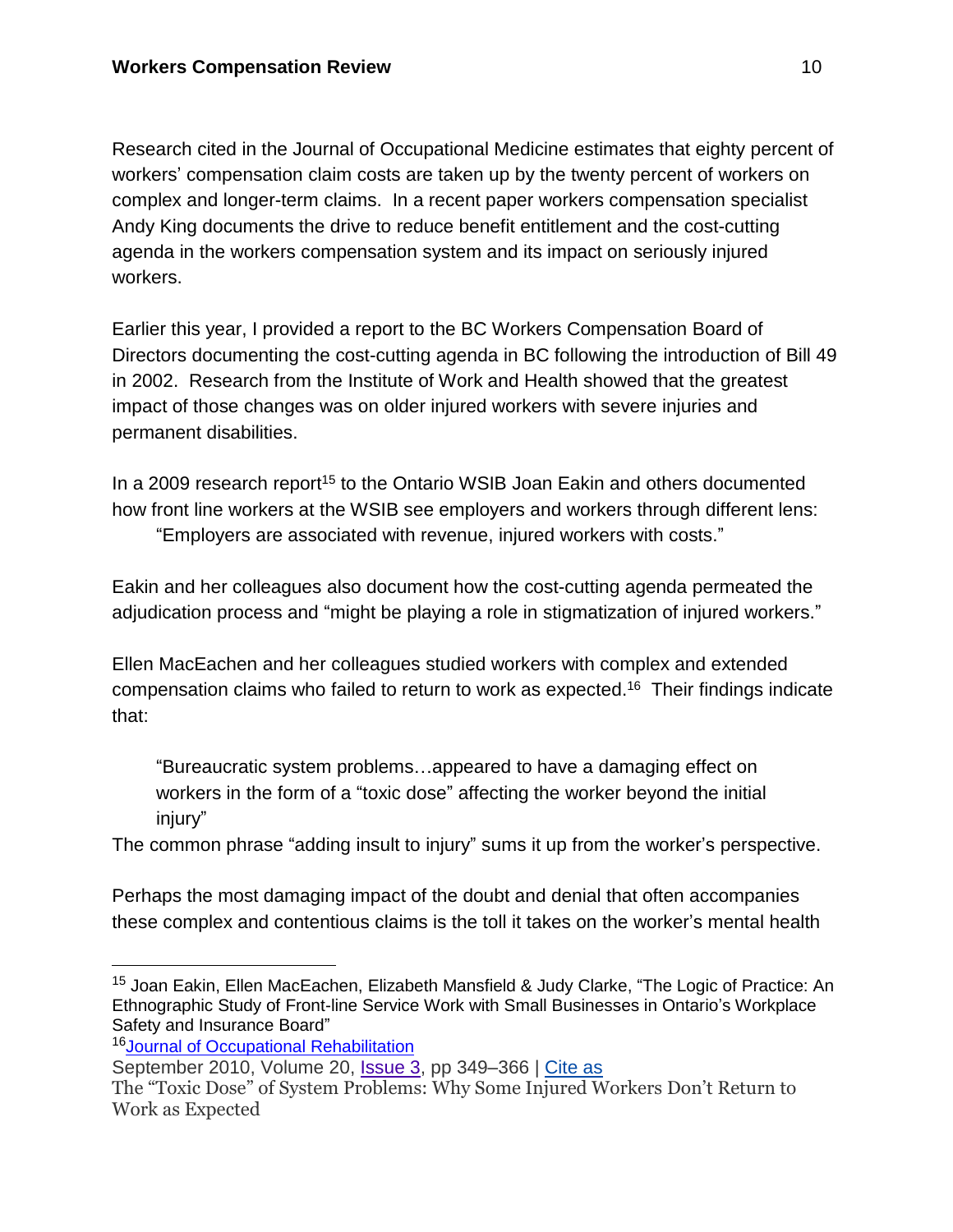and self esteem. In some cases injured workers experience this as a challenge to their self identity and personal self worth. This can lead to depression and worse.

Professor Katherine Lippel, Canada's Research Chair in Occupational Health and Safety Law has written extensively on the importance of respecting the dignity of the injured worker. She counsel's that the compensation system must:

"…be predicated on respect for claimant dignity, fairness and justice, and on the avoidance of stigmatization if a system is to better serve those who were injured.<sup>17</sup>

The path to recovery for the complex and contentious cases that negatively impacts a worker's self esteem and sense of identity must be carried out with recognition of the challenges that the worker faces and this engagement must be pursued in a way that respects the worker's sense of fairness and personal integrity.

Unfortunately, in my position as a vice-chair with the Workers Compensation Appeal Tribunal I witnessed an increasing trend of seriously injured workers caught up in the increasing complex and bureaucratic processes with their WCB claims that reflected the "toxic dose" negatively impacting their recovery process. In my September 2013 letter of resignation to the Tribunal chair I advised:

I have a growing concern that the changes introduced into the Worker's Compensation system in the last decade erode the integrity of the historic compromise that is the foundation of a fair and equitable compensation system. The decision-making process is becoming increasingly complex. The onus to seek decisions on many issues properly before the Board has shifted to the worker, rather than the Board exercising their inquiry and adjudicative responsibility under the act.

This increasing complexity and complications in the decision-making process is, in my view, fostering a non-therapeutic impact on too many workers forcing many of them into a somewhat legalistic appeal system where expensive representation is often required. The dramatic increase in suicide risk is just one indicator of the impact of the decision-making process on vulnerable workers.

<sup>&</sup>lt;sup>17</sup> Prof. Kathrine Lippel, "Preserving workers' dignity in workers' compensation systems: an international perspective. , *Am Jn Ind Med*, 2012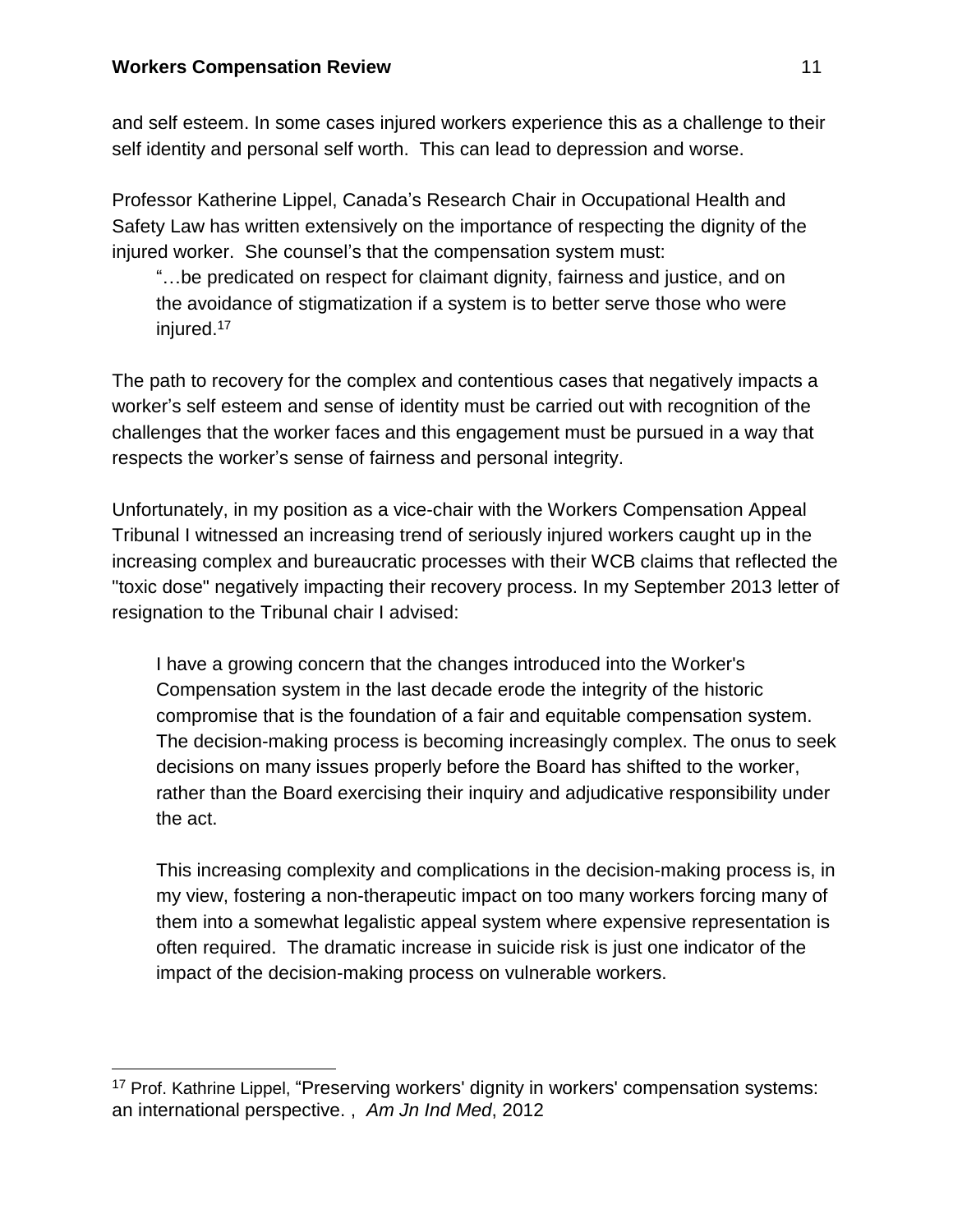Following my early retirement from the Appeal Tribunal I under took some work in disability prevention and management with the Pacific University for Workplace HealthSciences, an internationally recognized leader in disability management. While involved with that program I had an opportunity to assist a severely injured worker who was encountering significant difficulties in navigating his claim through the bureaucratic decision making process and appeals system.

This worker's 2010 life threatening accident resulted significant physical and psychological injuries and permanent impairments that in my view should have attracted a compassionate approach from the Board with the administration of his claim. Instead he encountered an adjudication process that did not investigate all of his injuries, pressured him to return to work prematurely against his physicians' recommendation, and forced him into a seven year non-therapeutic battle through the appeals process to gain full and fair recognition of the permanent disabilities resulting from his compensable injuries.

Based on my experience as an appeals adjudicator prior to my early retirement, this worker's experience is consistent with that of many other injured workers, particularly since the legislative changes to the Act in 2002 and the administrative changes to the worker's compensation system implementing those changes including the introduction of Board's computerized case management system. I have provided a detailed summary of this worker's difficult experience in Appendix A to illustrate this point.

In my 2018 Report to the Board of Directors of the WCB I addressed at some length the issue of fairness in the decision making process with particular attention to section 99 of the Act and the 2002 legislative change that introduced the application of "binding" policy over the merits and justice of the individual case. That legislative change compromised the basic fairness principle that required the Board to make its decision in accordance with the merits and justice of the case first established in the Act in 1918.

Board policy #2.20 made it clear that binding policy was paramount over the merits and justice of the case. That policy issue is currently under review by the Board. I did not have the latitude in my 2018 report to address the provisions of the *Act* and limited my recommendations regarding section 99 of the *Act* to policy considerations under policy #2.20.

I believe the current review does have the jurisdiction to address legislative issues that would increase confidence of workers and employers in the workers' compensation system. The failure to fully and fairly consider the merits and justice of the individual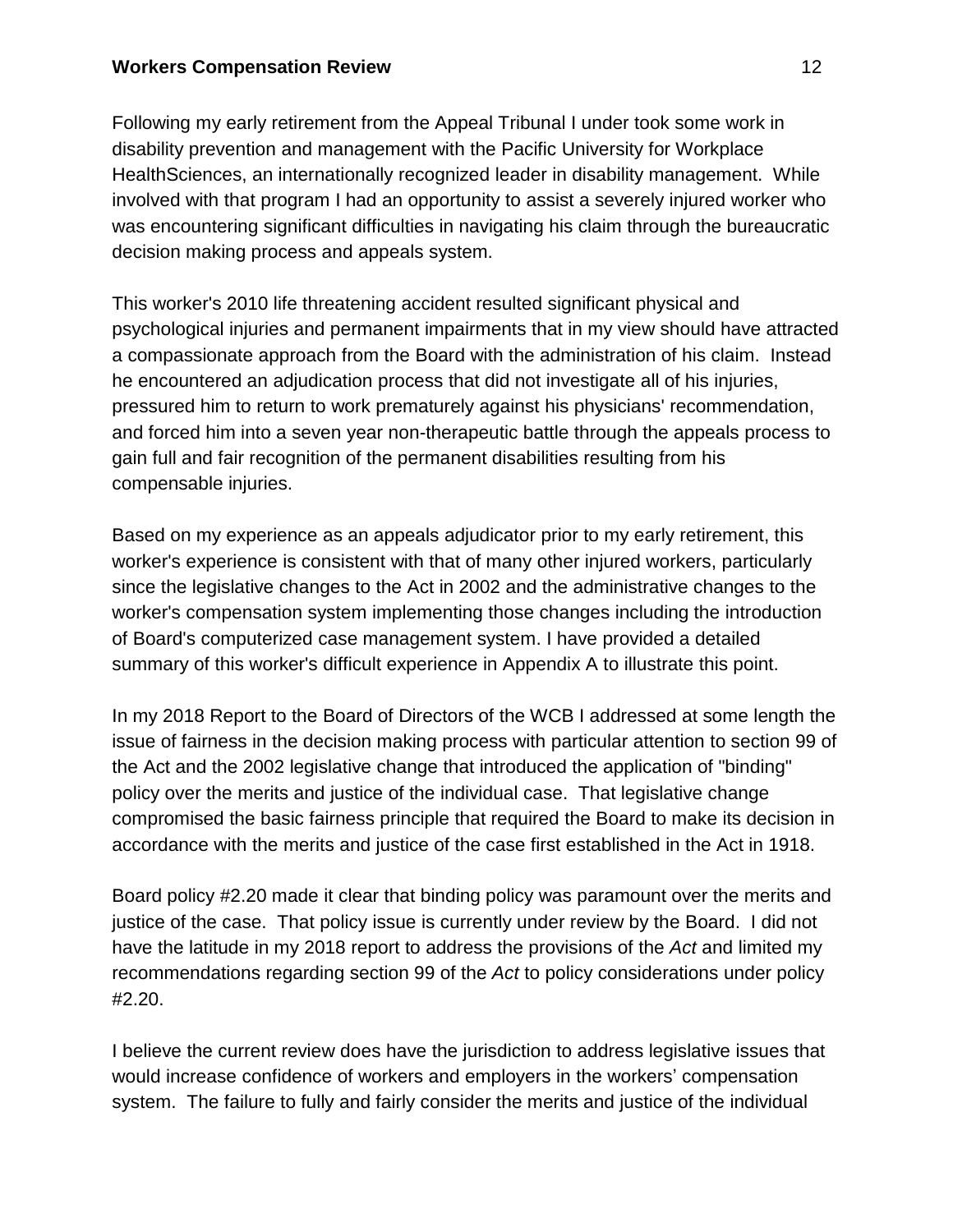case has, based on my experience, significantly eroded the confidence of workers in the adjudication process.

While it is important for the Board to exercise its authority to establish policy that promotes consistency in the decision making process, it is my view that fairness in the decision making process requires that the application of policy must not result in decisions that are contrary to the merits and justice of the individual case. This principle was articulated in the pre-2002 claims policy #96.10 that indicated:

…there is the obligation on the Board to decide each case in accordance with its merits and justice and the right of individual persons affected under the rules of nature justice to present argument and evidence on their own behalf. Therefore, regard must always be had to the particular circumstances of each claim to determine whether an existing policy should be applied or whether there are grounds for a change in or departure from a policy.

In my view the application of Board policy must be established under section 99 as "directive" and not "binding" and that the adjudication process must take into consideration the circumstances of the individual case and the final decision be made in accordance with the merits and justice of that case so long as that decision is permissible within the scope of the Act.

# **I urge this review to recommend the Minister consider amending the** *Act* **to ensure that the application of published policy under section 99 be directive and not binding to the exclusion of the merits and justice of the case.**

#### *Fair Practices Office*

What was particularly frustrating for the worker whose case I have described in appendix A is that when the Board's stance became adversarial, there was no recourse available for him to get his claim back on track. The lengthy delays in the appeals process provided a final path to seeking a resolution, but the resulting delays took an enormous toll on him. Many workers who encounter a "hard line" approach by the Board when a claim does not fit neatly in their established algorithms simply abandon the claim, particularly if they are unrepresented. Vulnerable workers including those with psychological or language challenges are particularly at risk losing the entitlement they are due under the Act. This poses the risk of bureaucratic claims suppression.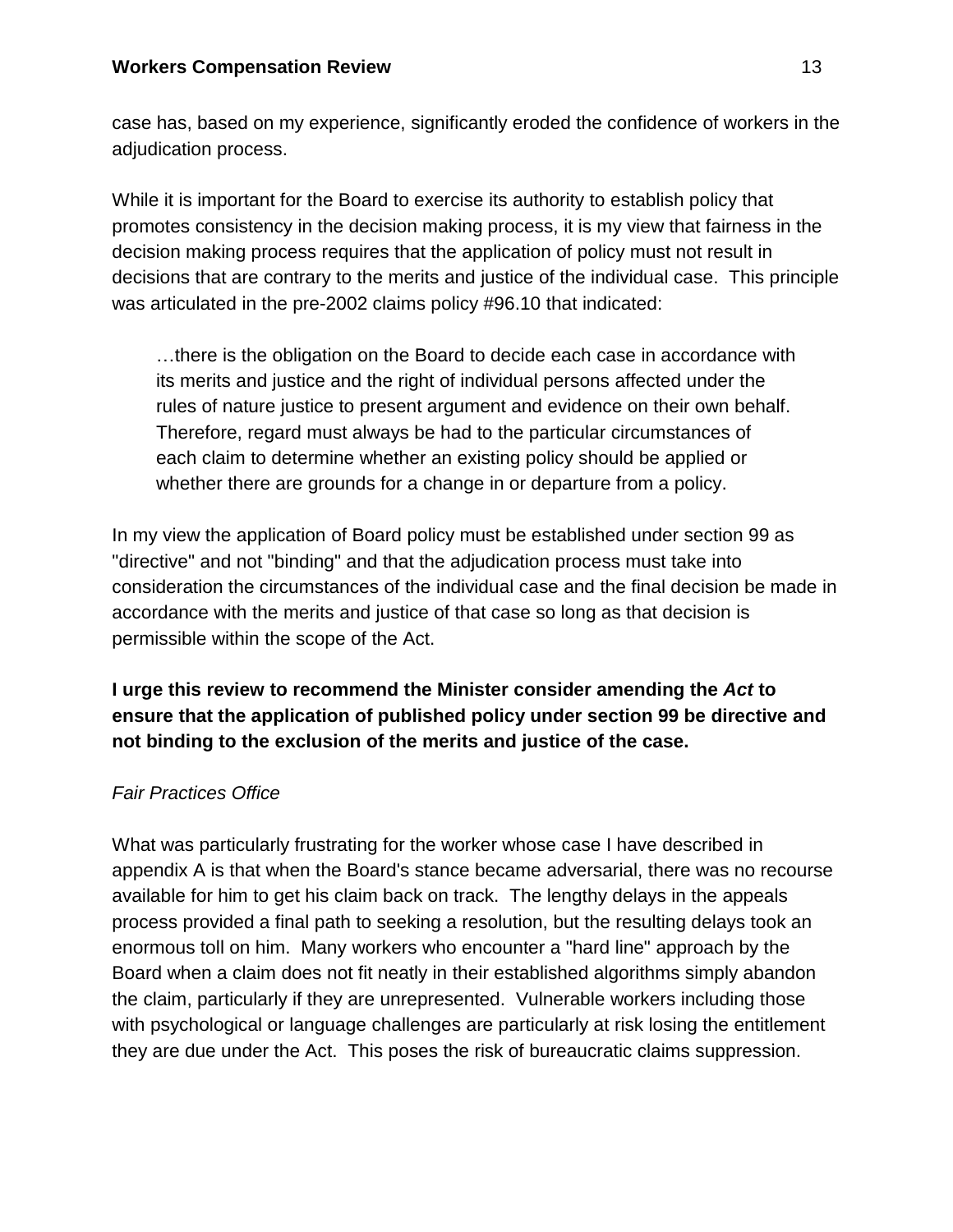The Workers Advisors Office plays an important role in advising and sometimes assisting injured workers navigate their claims, but because of the volume of cases requiring assistance and the limitations on their resources, they are not in my view capable of meeting the growing need of direct representation in the wide range of cases. My efforts to engage the Board's Fair Practices Office on behalf of the worker in the case study was unhelpful. That office reports to the chief review officer of the Board's Review Division and does not provide advice on issues under review or appeal. I did access the Officer of the Provincial Ombudsperson in the case study but found they had a limited capacity to address complex issues in a timely manner.

The Alberta government recently introduced changes to their *Workers Compensation Act* under sections 23.1-6 of the Act to establish a Fair Practices Office independent of the Workers Compensation Board. The Fair Practices Commissioner has the authority to make recommendations to the Board, the Appeals Commission or Medical Panels Office on any matter under their *Act*, for the purpose of determining administrative fairness and processes used to reach decisions. That office also has the authority to address complaints by a worker, a workers dependant or an employer. The commissioner may also review and make recommendations on a matter referred to it by the Board, the Appeals Commission or on the commissioner's own motion.

The Alberta Fair Practices Office assists in navigating the workers compensation system and may provide advice and advocacy and can help with appealing a claim including representation in the appeal. The Fair Practices Office can provide oversight on the decision making process to ensure fairness. They can also hold the Board accountable for following its Code of Rights and Conduct. The establishment of such an independent office in BC along with a Code of Rights and Conduct would go a long way to increasing confidence of workers and employers in the BC workers' compensation system.

# **I urge this review to recommend to the Minister that the Act be amended to establish a Fair Practices Office along the lines of the one established recently in Alberta.**

#### *Medical evidence and medical disputes*

Medical evidence plays a key role in the adjudication process and Board decisions often are based on the available medical evidence. Acceptance of a claim in the first instance is usually dependent on medical evidence of a disability and a connection of that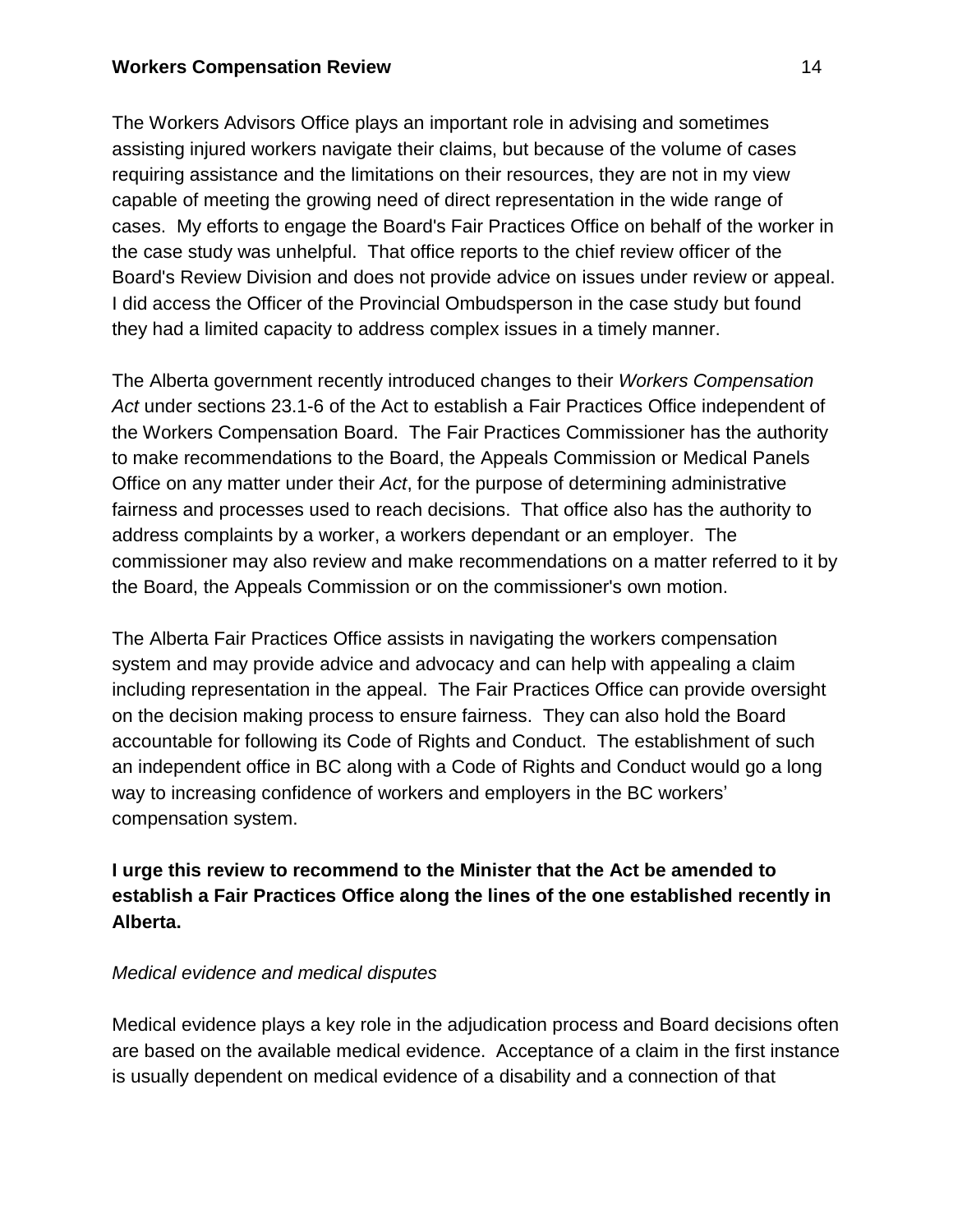disability to the worker's employment. Medical evidence also often determines the nature and duration of compensation benefits.

On the basis of my experience in the compensation appeals system I witnessed a large volume of appeals advanced on the basis of disputed medical evidence. Often workers viewed the involvement of Board doctors as supporting the Board's decisions rather than making independent and objective medical assessments. Employers sometimes expressed concerns that the medical evidence provided by worker's physicians advocated the worker's position. Medicine is not an exact science and honest differences often exist among doctors on a similar set of facts. To put it simply, medical disputes are inherent in the workers compensation system.

The resolution of medical disputes are most often resolved in costly and time consuming appeals and even then the implementation of the of the appellate decision is sometimes clouded by ongoing medical disputes as illustrated in the case study in Appendix A. There is a compelling need for a mechanism in the workers compensation system to resolve medical disputes without engaging time consuming and adversarial appeal processes.

The Alberta Government has recently established a Medical Panels Office under section 46.2 of their Act independent of the Board and headed by a Medical Panels Commissioner. The Commissioner is empowered to convene a medical panel at the request of the Board or the Appeals Commission. The panel process may also be initiated by a worker through the Appeal Commission. The Medical Panel's decision is binding for all of the parties involved in the claim. The Medical Appeals Office is currently piloting an appeals conference that provides an informal dispute resolution process to facilitate resolution of medical matters prior to holding a Medical Panel

The Medical Appeals Office also coordinates independent medical exams (IME) where the worker gets to choose the examining physician from a roster with appropriate medical specialities. The process is expedited with the choice of physician made within 3 days and the exam carried out within 2 weeks. The IME is usually a one-time assessment and a copy of the exam is sent to the worker, his or her physician and the Board. The Board requests an IME when they need an objective, third-party, expert medical opinion. This process would be most effective if it included provision for the worker's physician to initiate an IME where an outstanding adjudication issue would benefit from an objective, third party, expert medical opinion.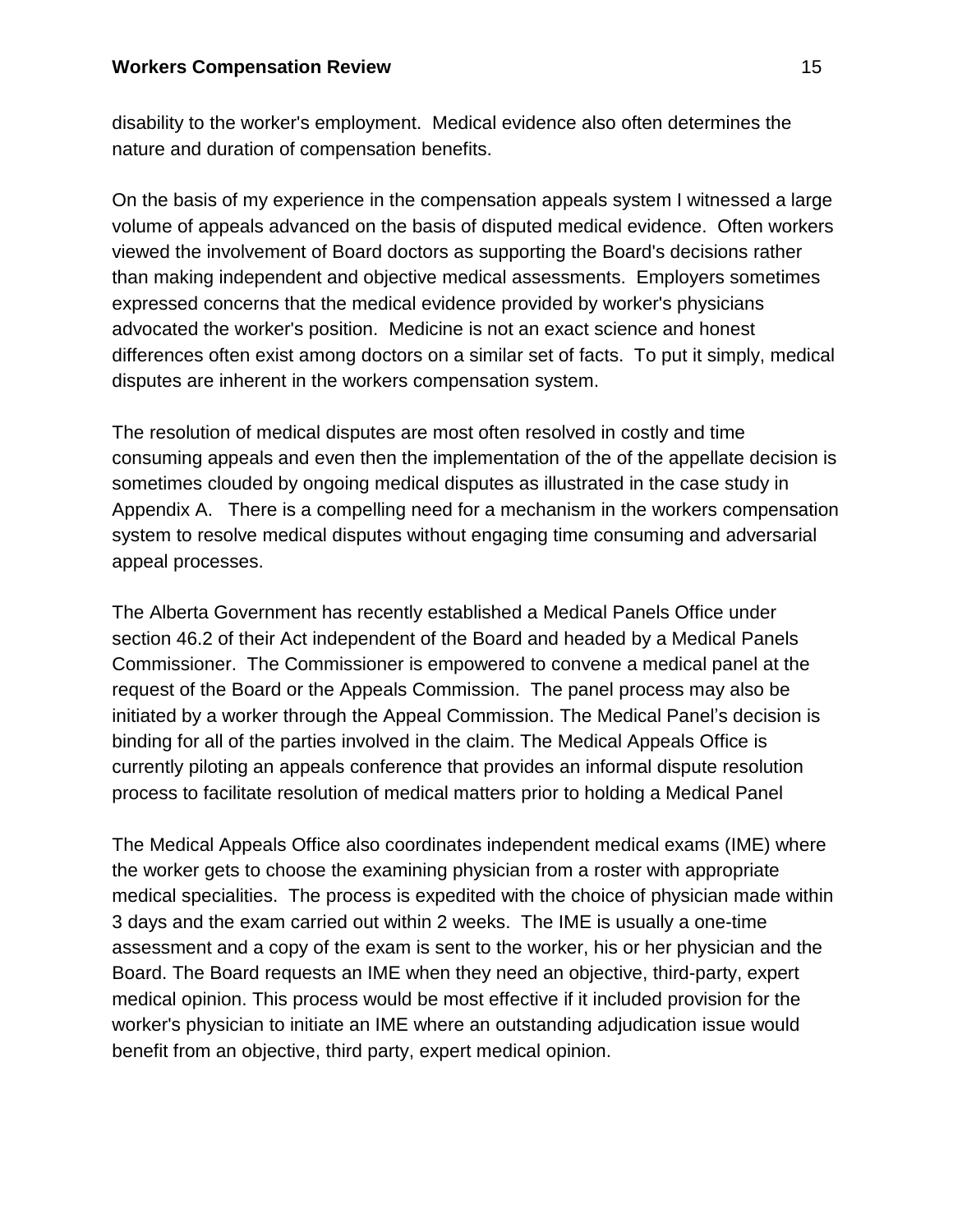# **I urge this review to recommend an independent medical panels process to resolve outstanding medical disputes and to provide for expedited independent medical exams by a physician selected by the worker being examined.**

The current adjudication process used by the Board is driven by the adjudication of specific diagnoses which results in an over medicalization of the adjudication process. The expected duration of recovery for particular diagnoses often triggers adjudicative decisions. The approach lends itself to a computerized policy driven process that does not consider the circumstances of the individual case or the worker as a whole person.

As illustrated in the case study in Appendix A, this focus on specific diagnoses, particularly with complex cases involving multiple injuries, can lead to a piecemeal adjudication process resulting in multiple overlapping appeals. All too often the decision maker will focus on one aspect of the claim to the exclusion of other relevant and related considerations. This can lead to unaddressed issues and incomplete adjudication. When a worker seeks a review of "the whole claim" he or she is advised that only the issues specifically mentioned in the decision may be considered and the worker is directed to return to the Board to get a new decision on the un-adjudicated matter. This leads to a confusing, time consuming and often non-therapeutic process that is harmful to the worker's well-being.

Under the previous Workers Compensation Appeal Division the former Chief Appeal Commissioner established a process of "remedial jurisdiction" where the appeal panel would take jurisdiction of an un-adjudicated matter that was squarely before the initial decision maker, where there was sufficient evidence to arrive at a decision with confidence and no party to the appeal would be prejudiced by the resolution of the outstanding issue. As pointed out by the former Chief Appeal Commissioner in a reported decision:

There is ample judicial authority for the proposition that workers' compensation legislation is to be regarded as remedial legislation and interpreted liberally and non-technically to facilitate the expeditious and fair handling of injured workers' claims.

**I urge this review to endorse the remedial jurisdiction principle to provide for a more wholistic approach to the appeals process in appropriate circumstances to avoid the "appeals merry-go-round" that now occurs in too many cases.**

*Reconsideration of decisions*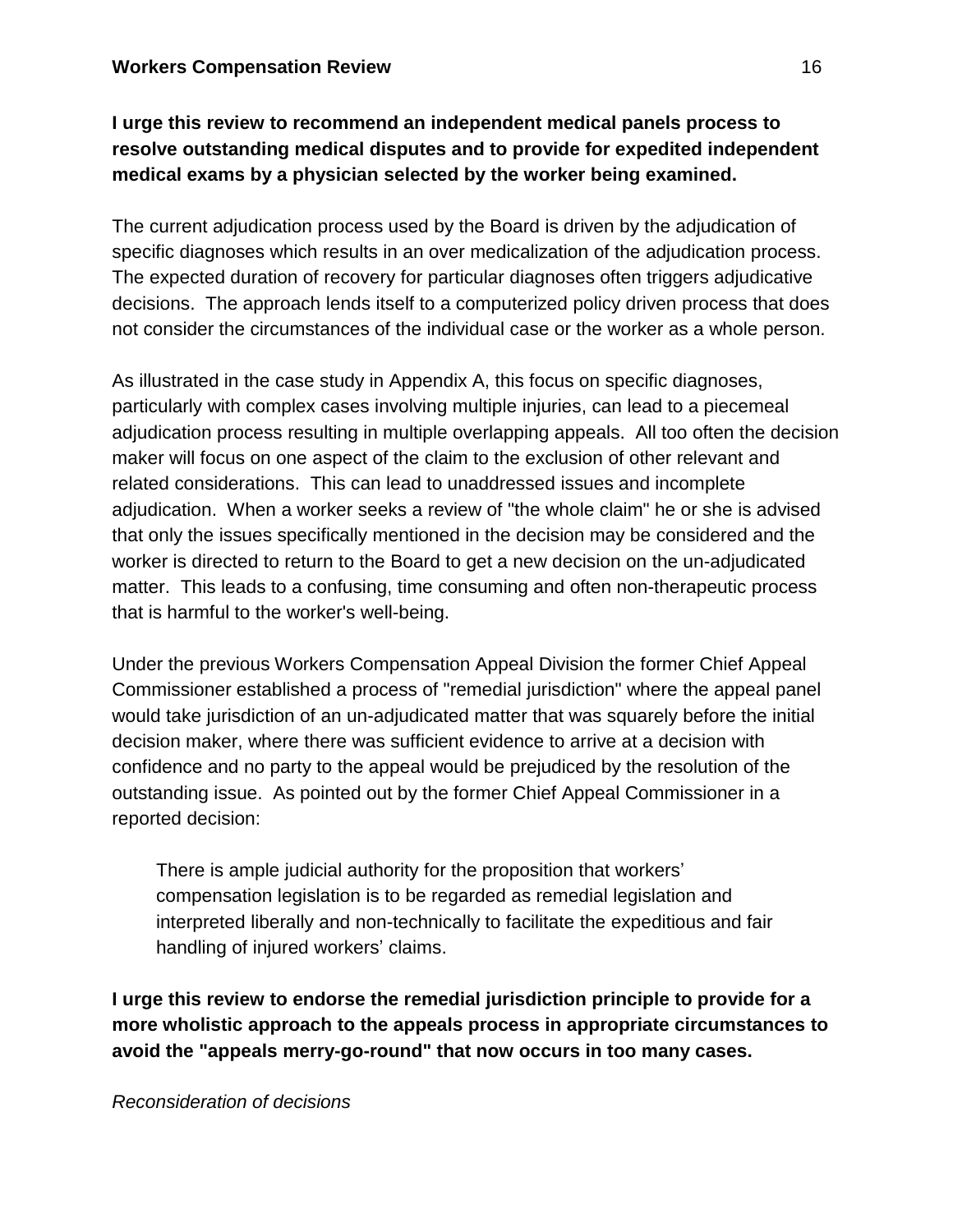Another area where worker and employer confidence in the system can be enhanced is on the reopening of claims where significant new evidence not previously available is discovered that indicates that the merits and justice of the case indicates the decision should be reopened and reconsidered. Section 96(2) of the Act now restricts reopening of a claim where there is a significant change in the worker's medical condition or a recurrence of the injury. This restrictive approach results in an injustice in some cases and a return to the pre-2002 legislative provision would provide a greater measure of fairness in the system.

# **I urge this review to recommend to the Minister that the Act be amended to restore the flexibility for reopening and reconsideration consistent with the pre-2002 section 96(2) of the Act.**

## **II. Recovery and Return to Work**

The BC workers compensation system provides the foundation for protecting injured workers from the risks of work related injury and disease in the workplace. The priority of prevention was well articulated by Mr. Justice Tysoe in his 1966 Commission of Inquiry into the Workers Compensation Act:

The prime mission of those who administer workmen's compensation and the prime purpose of the Act is not to furnish financial benefits, but to promote and encourage measures for the prevention of injury to workmen in the course of their work and, should any be so unfortunate as to become disabled as a result of such injury, means for the rehabilitation and return to useful employment as soon as possible. To keep work-connected injuries to a minimum is the first object. Restoration of injured workmen physically and economically is the second.…<sup>18</sup>

Restoring an injured worker to suitable employment with the injury employer at the level of his or her pre-injury earnings is at the heart of a worker centred approach and a cornerstone of the workers compensation system. There are several levels available to achieve a workplace culture that restores injured workers to safe, productive and durable employment following disablement due to a workplace accident or disease.

<sup>18</sup> Mr. Justice Charles W. Tysoe Commission of Inquiry Workmen's Compensation Act, 1966.Available at: [https://www.wcat.bc.ca/research/WorkSafeBC/WSBC\\_Hist\\_Rpt/1966-tysoe-report.pdf](https://www.wcat.bc.ca/research/WorkSafeBC/WSBC_Hist_Rpt/1966-tysoe-report.pdf)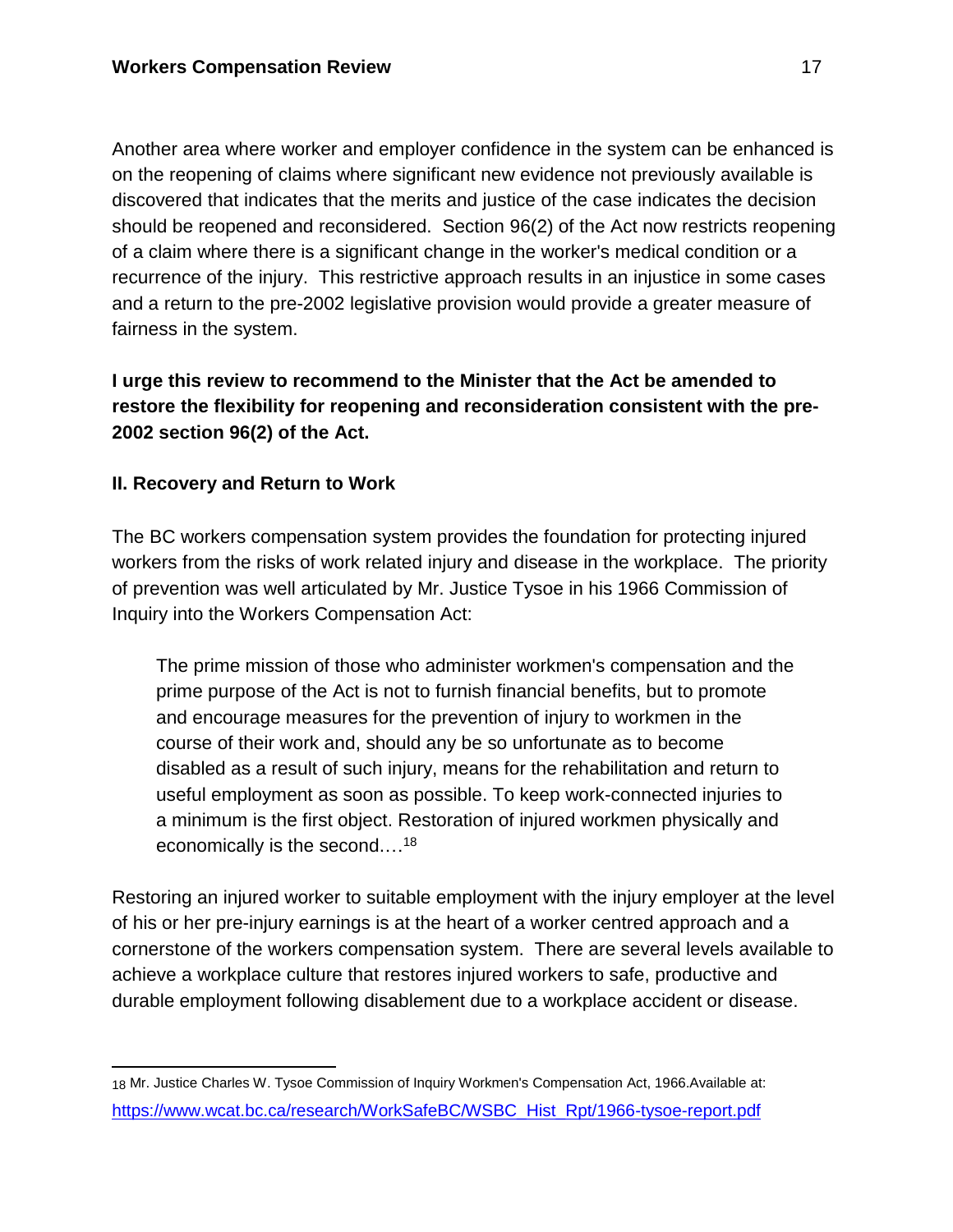## *Legislative protections*

It is well established in Canada that enshrining the obligation to re-employ and the duty to accommodate injured workers as a right in legislation provides the soundest foundation for restoring injured workers to safe, productive and durable employment. British Columbia is the only province in Canada where there is no legislative requirement in the act for employers to rehire injured workers. In my view, the time is long overdue to close this gap. The legislation in other jurisdictions provides a model for enacting a duty to accommodate provision in the *BC Workers Compensation Act*.

For example, sections 41 of the Ontario *Workers Safety and Insurance Act* provides a streamline provision establishing the employer's obligation to re-employ and duty to accommodate the worker to the extent that the accommodation does not cause the employer undue hardship. The Ontario *Act* limits this obligation and duty to workplaces with 20 or more workers and excludes some categories of workers where this protection is not practicable. The duration of the obligation to re-employ is set at either two years from the date of injury, one year after the worker is medically able to perform the essential duties of his or her pre-injury employment, and the date at which the worker reaches age 65 (whichever is earliest). The Ontario provision provides an enforcement mechanism for employers who fail to comply with the provision and protection for the worker against termination related to the injury.

Section 42 of the Ontario Act requires the Board to provide the worker with a "labour market assessment" where reemployment with the injury employer is unlikely because of the injury or if the employer is not cooperating in the early and safe return to work. Based on the results of the assessment the Board is required to decide if the worker requires "a labour market re-entry plan" to reduce or eliminate the loss of earnings that may result from the injury. That plan must be prepared in consultation with the worker and the worker's health practitioners where necessary. The Board is responsible for paying for the plan and the worker is required to cooperate with the plan.

These provisions provide a clear roadmap for ensuring a foundation for restoring injured workers to a safe, productive and durable return to the workforce without a loss of earnings where possible.

**I urge this review to recommend to the Minister that the BC Act be amended to establish an obligation to re-employ and a duty to accommodate an injured worker with similar protections and to include a provision for a right to rehabilitation.**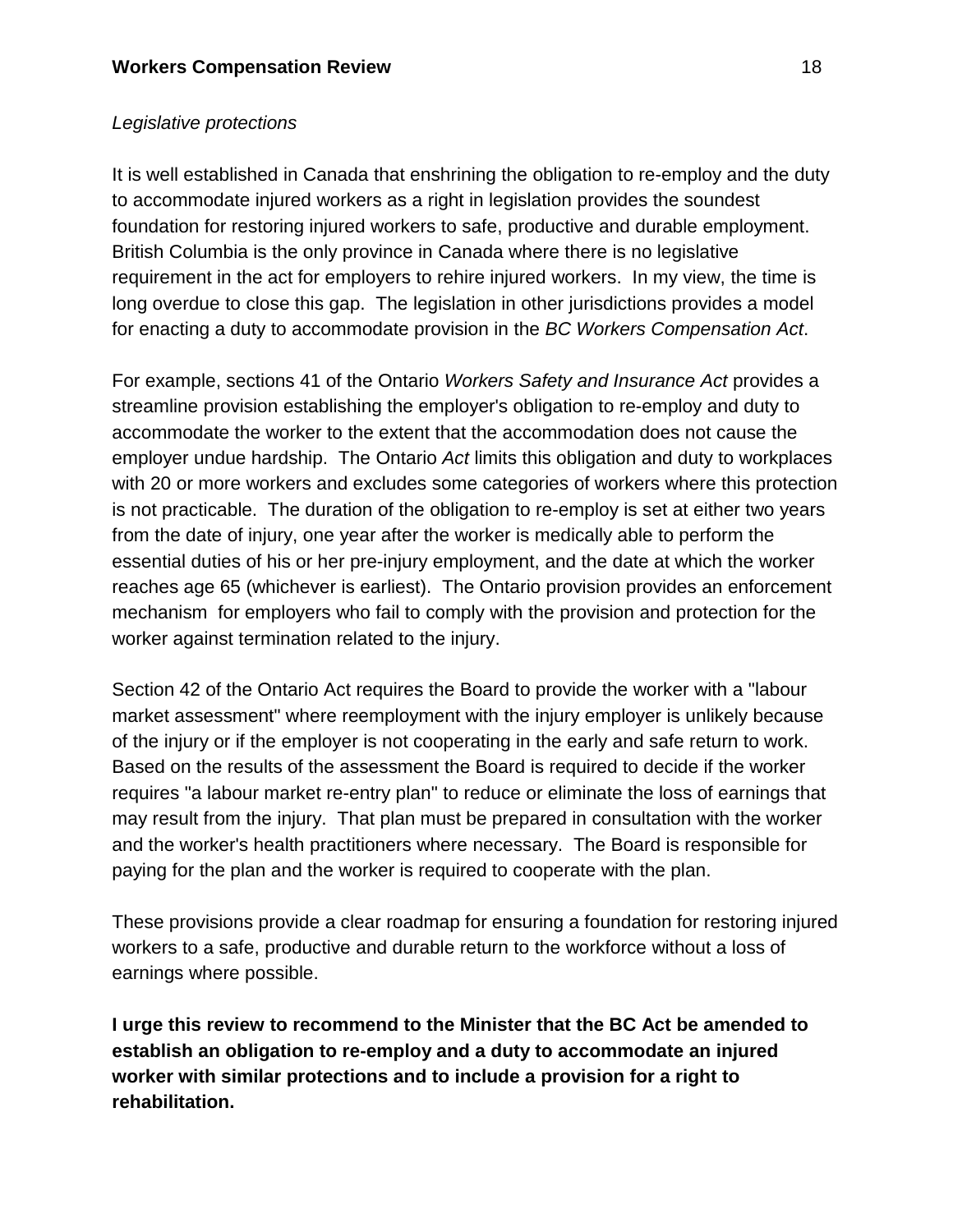#### *Qualified expertise*

Restoring injured worker to productive employment in today's economic climate with the changing demographics in the workforce present particular challenges to workers, employers and to the Board.<sup>19</sup> The Canadian population is aging, with the proportion of people 65 years of age and over expected to double in the next 25 years. Given the challenges for reemploying injured workers in an evolving economy where job security is becoming more tenuous requires a level of expertise at both the workplace level and at the Board.

The days of hiring generalists with little or no training in disability prevention and disability management to redirect workers to reemployment opportunities through a job search program are fading fast in the current economy. Trained expertise in the principles and practice of disability management provides the best return on investment in return to work programs.

The Enhanced Disability Management Program (EDMP) in the BC health care sector provides customized support and services to address medical, personal, workplace and vocational issues that keep workers from fully engaging in the workplace. Each plan is customized and may include access to diagnostic services or treatments not covered by MSP or extended health plans; and return-to-work options such as temporary assignments, flexible work, duty modifications, or alternate/sedentary work. Key to the success of the EDMP program is the commitment to provide disability management expertise with certified evidenced based training being emphasized both at the union and employer level.

BC's National Institute for Disability Management and Research (NIDMAR) is an internationally recognized leader in providing training and certification for disability management specialists including Certified Disability Management Professionals (CDMP) and Certified Return to Work Coordinators (CRTWC).

The Ontario WSIB has recently created a renewed return to work strategy that is part of a new customer-centric service model. Evie DoCouto head of the WSIB's Return to

 $19$  For example see: "Implications of an aging workforce for work injury, recovery, returning to work and remaining at work" by Dwayne Van Eerd, Peter Smith and Uyen Vu in OOHNA JOURNAL, SPRING/SUMMER 2019, pp. 30-36. [https://www.iwh.on.ca/sites/iwh/files/oohna\\_journal\\_fw\\_2019\\_agingrtw.pdf](https://www.iwh.on.ca/sites/iwh/files/oohna_journal_fw_2019_agingrtw.pdf)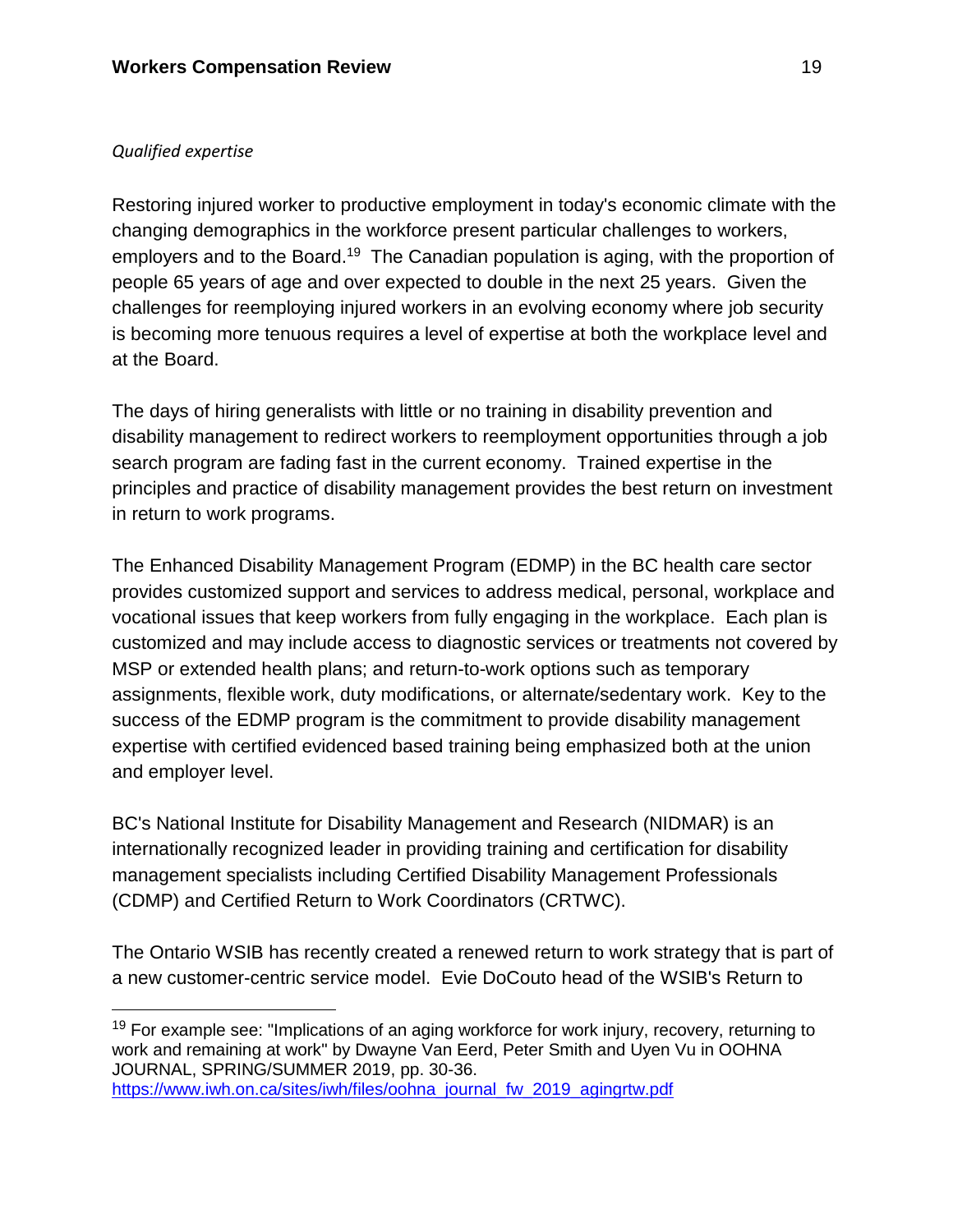Work Program has committed to invest in improved training for Return-to-Work Specialists in achieving the Certified Disability Management Professional (CDMP) and Certified Return to Work Coordinator (CRTWC) designations. She stated: "These designations will help our staff to handle the greater case complexity we are seeing as a result of an increase in mental stress and mild traumatic brain injury referrals."<sup>20</sup>

A key to improving return to work opportunities for injured workers in BC is to increase the number of the Board's vocational rehabilitation staff and to promote specialized training and certification of that staff so the Board has the capacity for increased early intervention and the expertise to assist the more complex cases in today's evolving economy.

# **I encourage this review to recommend that the Board increase both vocational rehabilitation staffing levels and support increased training and professional certification of existing staff.**

## *Return to work incentives*

The issue of return to work incentives is gaining increased attention in Canada. The Ontario Institute for Work and Health recently reported the commencement of a federally funded research project to produce guidelines and resources for policymakers, employment service providers, employers and persons with disabilities on financial incentives for employing persons with disabilities.

BC employers are also coping with the challenge of restoring injured workers to suitable employment and will also benefit from developing increased expertise in their return to work programs. Earlier this year WorkSafeBC partnered with the Pacific Coast University for Workplace Health Sciences (PCU-WHS) to launch a two-year pilot project designed to encourage and support students pursuing a career in disability management. This \$150,000 per year commitment will allow up to 25 students to enter the Bachelor of Disability Management degree program at PCU-WHS. This initiative will enhance opportunities for employer and labour organizations to increase their expertise in disability prevention and management.

It is well established that fair and effective disability management programs at the workplace level provide an important vehicle for restoring injured workers to safe and

<sup>&</sup>lt;sup>20</sup> [Changes](https://www.cspdm.ca/wp-content/uploads/2018/04/IDMSC-Communique-Vol-12-No-36-Changes-Coming-to-WSIBs-Return-to-Work-Program-April-2018.pdf) coming to WSIB's Return to Work Program International Disability Management Standards Council.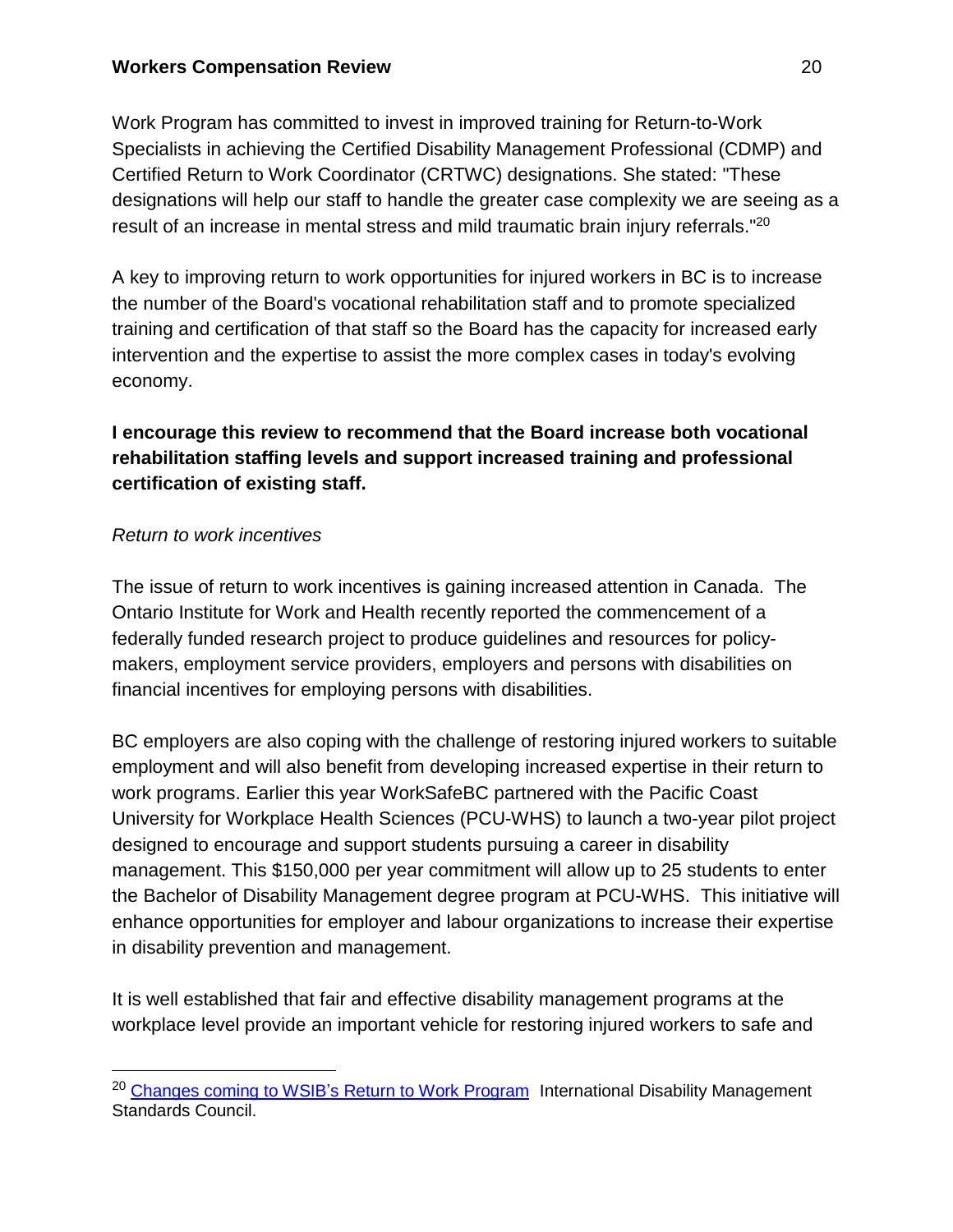productive employment in a timely manner. Some employers have developed effective disability management programs to the benefit of their workforce, with the advantage of achieving reduced costs associated with disablement from work. The National Institute for Disability Management and Research has developed a Consensus Based Disability Management Audit designed to evaluate the effective implementation of workplace disability management programs.<sup>21</sup>

The board previously had a disability management audit program but suspended that program in 2013 to work on a more effective program audit tool. To date that program has not been revised.

**I recommend that this review recommend that the Board explore the option of implementing a disability management incentive program based on an effective audit tool to stimulate the development and recognition of more effective disability management programs in BC workplaces.**

In my 2018 report to the Board of Directors I recommended a range of policy changes to improve the Board's vocational rehabilitation and return to work policies. Those recommendations are currently under review at the Board and I need not comment further on them at this time.

# **Conclusion**

This review has the opportunity and challenge to identify measures to restore a greater degree of integrity to the workers compensation system. The confidence of the workplace partners in the workers compensation system is essential if the balance of the historic compromise is to be maintained. This review provides an important opportunity to restore the balance that has been eroded over the last 16 years. A periodic review of the act where are the parties can renew and restore their commitment to the historic compromise is an important step in maintaining a system that has the confidence of employers, workers and their representatives.

Thank you for the opportunity to present my reviews to this important review.

<sup>&</sup>lt;sup>21</sup>Consensus Based Disability Manage Audit [https://www.nidmar.ca/audit/executive\\_sum](https://www.nidmar.ca/audit/executive_summary.PDF)[mary.PDF](https://www.nidmar.ca/audit/executive_summary.PDF)